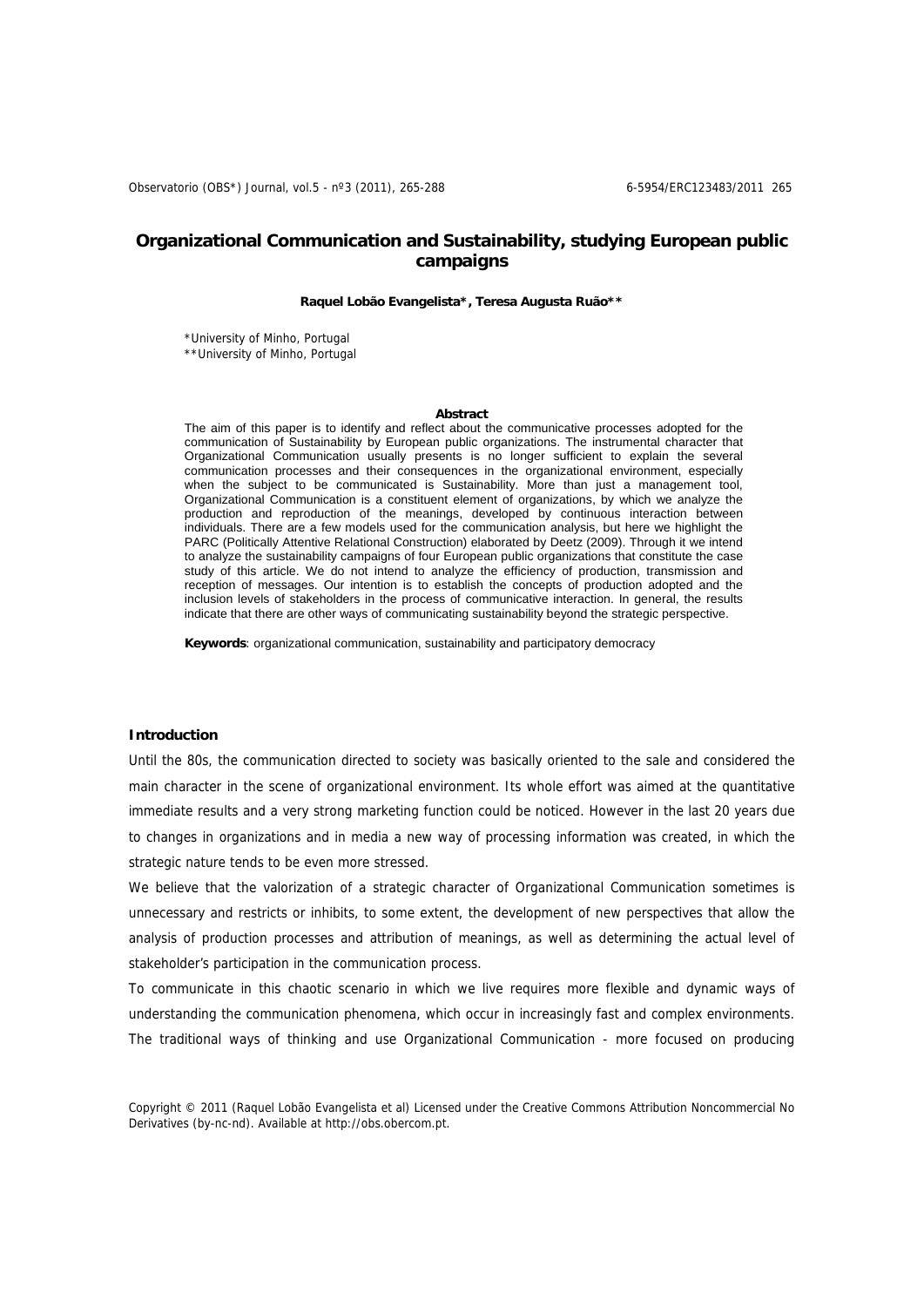competitive results from the biggest possible uniformity in the organization actions - has its own validity questioned.

That is why, in this article, we prefer to extend the vision of Organizational Communication beyond than strategy and build our research on recent analytical perspective of communication proposed by Deetz (2009), the Politically Attentive Relational Constructivism. There are two reasons for this choice: the innovative use of similar characteristics to constructivism and the concern to promote a politically responsible communication mainly based on participatory democracy. This last aspect is particularly important, since sustainability is the sub-theme and main subject of the messages analyzed in the case study.

We should also clarify that the choice for sustainability reporting is not unfounded. This decade, the issue of sustainability assumes a central role in the discussion around the development dimensions and the alternatives configured to articulate the relationships between global and local. The social sector is the one in which we highlight the major challenges of responses that enable an articulation of different interests. The democratic organization of local power is increasingly assuming a central place in an agenda that includes not only the necessary coordination between actors, but between policies.

Thinking the place of sustainability in times of change and its relation to public administration is important to understand its role in relation to Organizational Communication. In the process of recognition and use of sustainability as a resource for the performance of organizations, Organizational Communication is a great ally. That is because it takes a transversal constitution never seen before and allows more visibility, enhancing and extending the commitments made by organizations with the solution of environmental, social and economic problems, and also the implementation of projects and actions of corporate social responsibility.

The centrality that Organizational Communication takes for itself in the Sustainability movement is not characterized by the intensive use of communication tools or exacerbated by the effort of building a positive corporate reputation. It is important to notice that Organizational Communication is at the core of sustainability movement as an organizing and constituent element, which process occurs through complex symbolic interactions. In this article, we question if the communicative processes adopted for the communication of sustainability by organizations are more participative? Before attempting to answer this question, we think it is necessary to present a brief theoretical summary about sustainability.

## **Sustainability – concept´s evolution and models**

The discussion about sustainability and its definition arose initially in the 80s and used to approach the planet's capacity to sustain the development taking into account "the maintenance of ecosystems,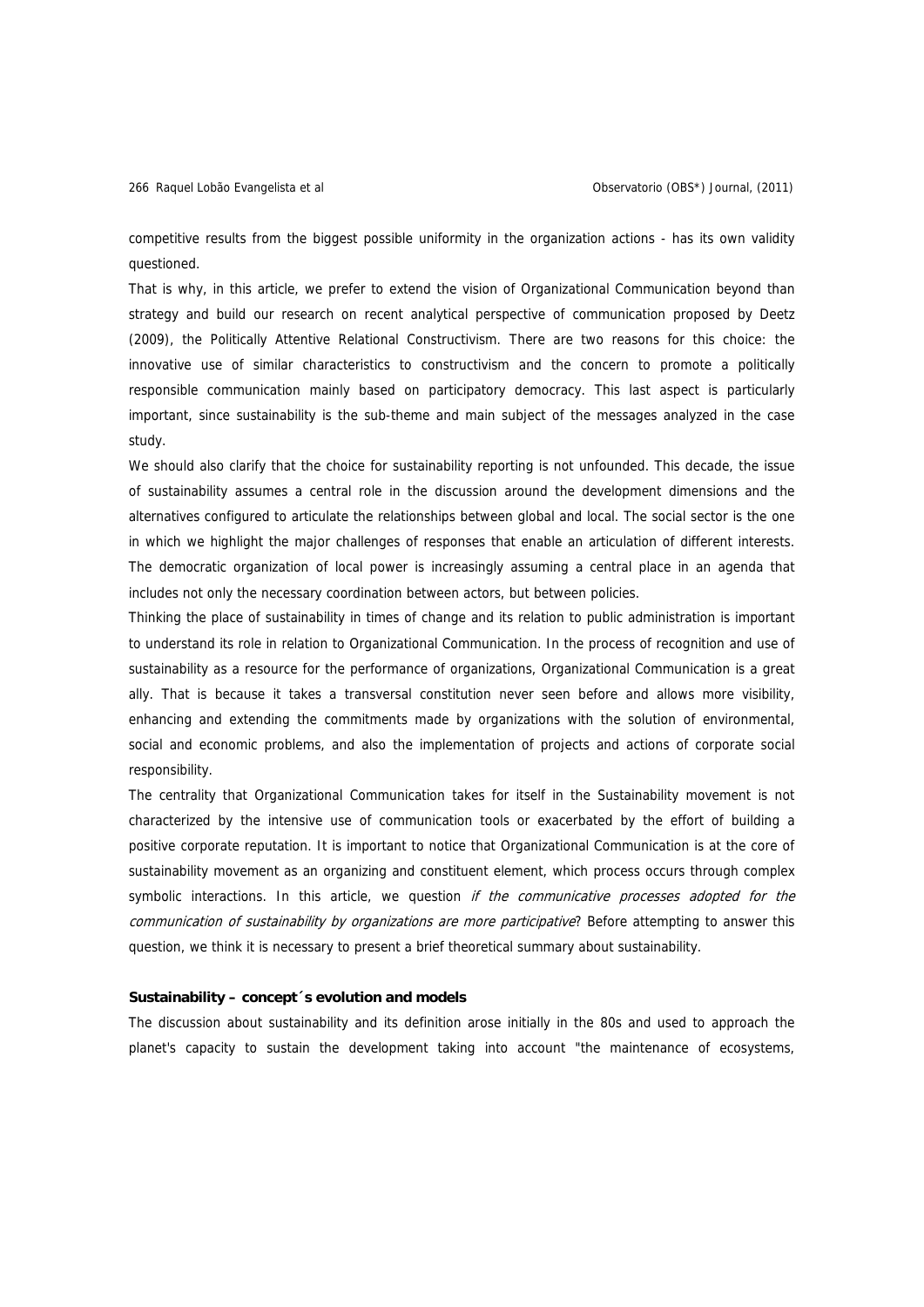biodiversity and the needs of current and future generations" (Barbieri, 2002, p. 17). The term opens many previous considerations, once there is no consensus on the sustainability definition, although some concepts are more acceptable than others, especially in academic area.

Sustainability is a broad concept with many meanings and synonyms: corporate social responsibility, corporate citizenship or corporate philanthropy, social marketing, social activism and business. Diverse and numerous terms refer to the set of actions taken by companies related to society and that exceed the sphere of its immediate and direct economic activity.

The emergence and evolution of the concept are closely linked to numerous debates, conferences and international research groups performed promoted by the United Nations, European Union, Watch Institute<sup>1</sup> and other research institutes in the corporative context. These initiatives have always as aim to characterize and establish parameters for defining the term sustainability.

United Nations and European Union are in particular the major stimulators of the debate and responsible for the production of laws and recommendations about the topic. Although some of these references are not mandatory for international organizations and their ratifications by governments are often lengthy processes, they provide indications of the way to be pursued. Here are some examples, listed in chronological order:

- <sup>T</sup>1976 Guidelines for Multinational Enterprises Corporate Social Responsibility, published by the OECD and whose last update in 2000;
- 1987- Our Common Future, report published by the World Commission on Environment and Development;
- <sup>T</sup>1992 UNDP (United Nations Development Program) and Agenda 21;
- <sup>T</sup>1998 Tripartite Declaration, produced by ILO (International Labour Organization) on multinational enterprises and social policy;
- <sup>T</sup>1999 Global Pact, announced at the United Nations World Economic Forum;
- <sup>T</sup>2000 MDGs (Millennium Development Goals), elaborated by United Nations. Review of the Tripartite Declaration of Principles regarding Multinational Enterprises and Social Policy, originally published by the ILO in 1977.
- <sup>T</sup>2001 Green Paper A European Framework for Corporate Social Responsibility, published by the European Commission;
- <sup>T</sup>2002 Complementation of the Green Paper, with the publication of the document "A Business Contribution to Sustainable Development." Later, in the same year, the World Summit for Sustainable Development in Johannesburg / South Africa was promoted;

<sup>1&</sup>lt;br>Independent research organization, funded in 1974 and established in USA.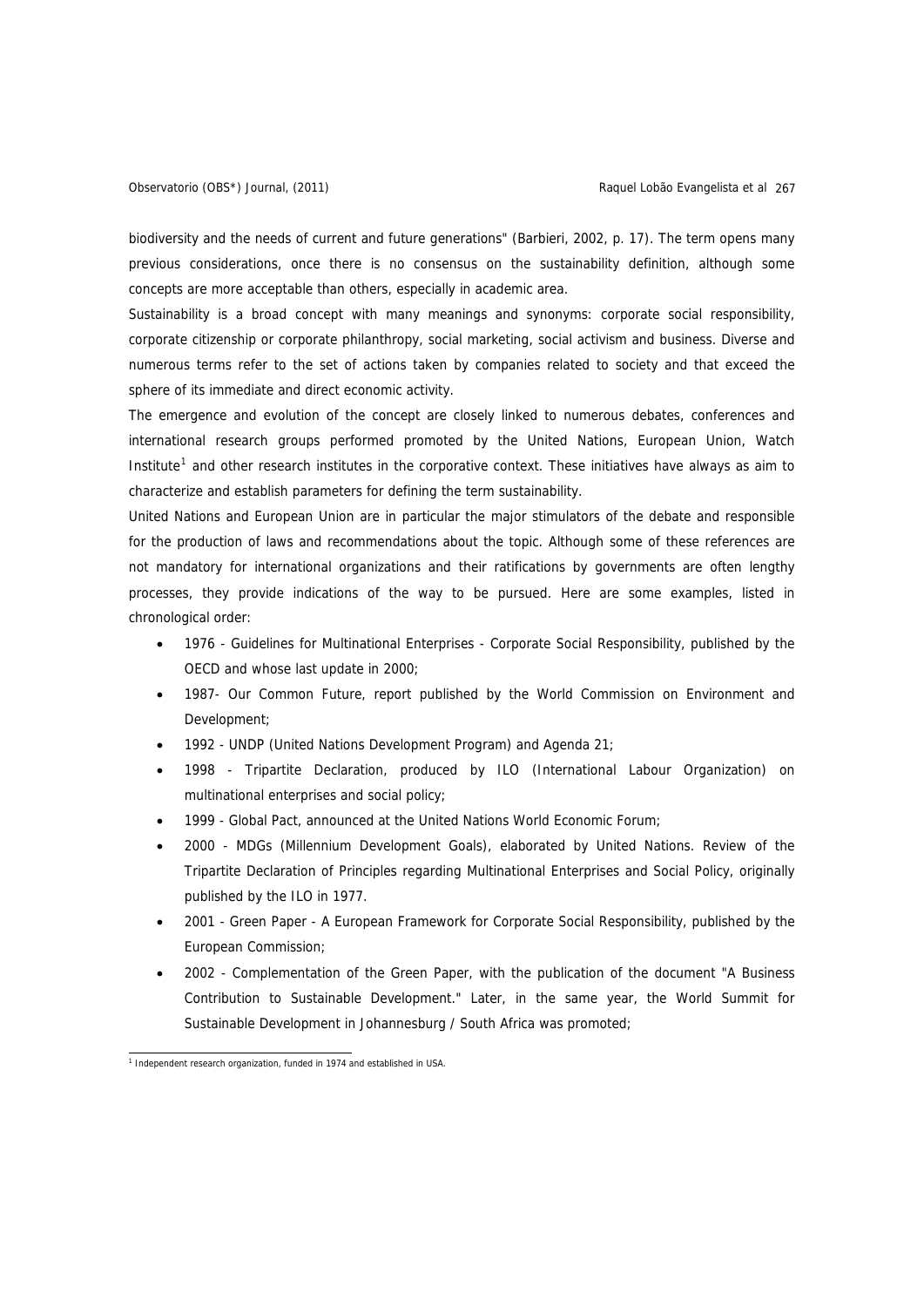• <sup>T</sup>2006 - Implementation of "Partnership for Growth and Jobs: Making Europe a Pole of Excellence on Social Responsibility in Business", published by the European Commission.

These references with different backgrounds, approaches and application models share a common concern about the creation and development of progress areas in organizations perceived as socially responsible, even though they are inserted in different economic and social contexts.

The evolutionary line of the concept of sustainability began in 1972, when it was first expressed as ecological development by Ignacy Sachs, chief of staff of the Secretariat General of the United Nations by the time of preparation for the Stockholm Conference. According to him, eco-development would be "the socially desirable development, economically viable and environmentally prudent" (Sachs, 198, p. 113).

In 1987, when United Nations promoted the second framework meeting, the World Commission on Environment and Development produced the Brundtland Report, or Our Common Future, in which the concept of Sustainable Development was presented also strongly linked to environmental concerns.

Sustainable development is development that meets present needs without compromising the ability of future generations to also meet theirs. It contains two key concepts. The first is 'necessity', in particular the essential needs of the poorest, for whom should be given priority. The second is the idea of limitations imposed by technology and social organization of the environment to meet the present and future needs (WCED, 1987, p.54).

In the 90s, the term sustainable development has gained notoriety, instead of eco-development, although this is also still used. According to Neto and Froes (2001) was the emergence of social equity as a central issue. It entered the agenda, influenced by the notion that sustainable development required the harmonization of three elements: environmental protection, economic growth and social equity. Under this new model, a sustainable company is the one that operates in three dimensions: environmental protection, supporting and fostering economic development, whether local, regional or global, and encouragement and assurance of social equity. Therefore, companies must adopt and improve their management mechanisms.

In 2001, the European Commission aimed to discuss deeply the concepts of Corporate Social Responsibility and Sustainable Development in a European and international levels. For that, a series of internal conferences was organized, which resulted in the publication of the "Green Paper - Promoting a European framework for corporate social responsibility". In this paper, the possibilities of maximum exploration already acquired are listed and the development of innovative practices is encouraged.

The corporate social responsibility is essentially a concept whereby companies decide voluntarily to contribute to a fairer society and a cleaner environment. At a time when the EU seeks to identify their common values by adopting a Charter of Fundamental Rights, are increasingly numerous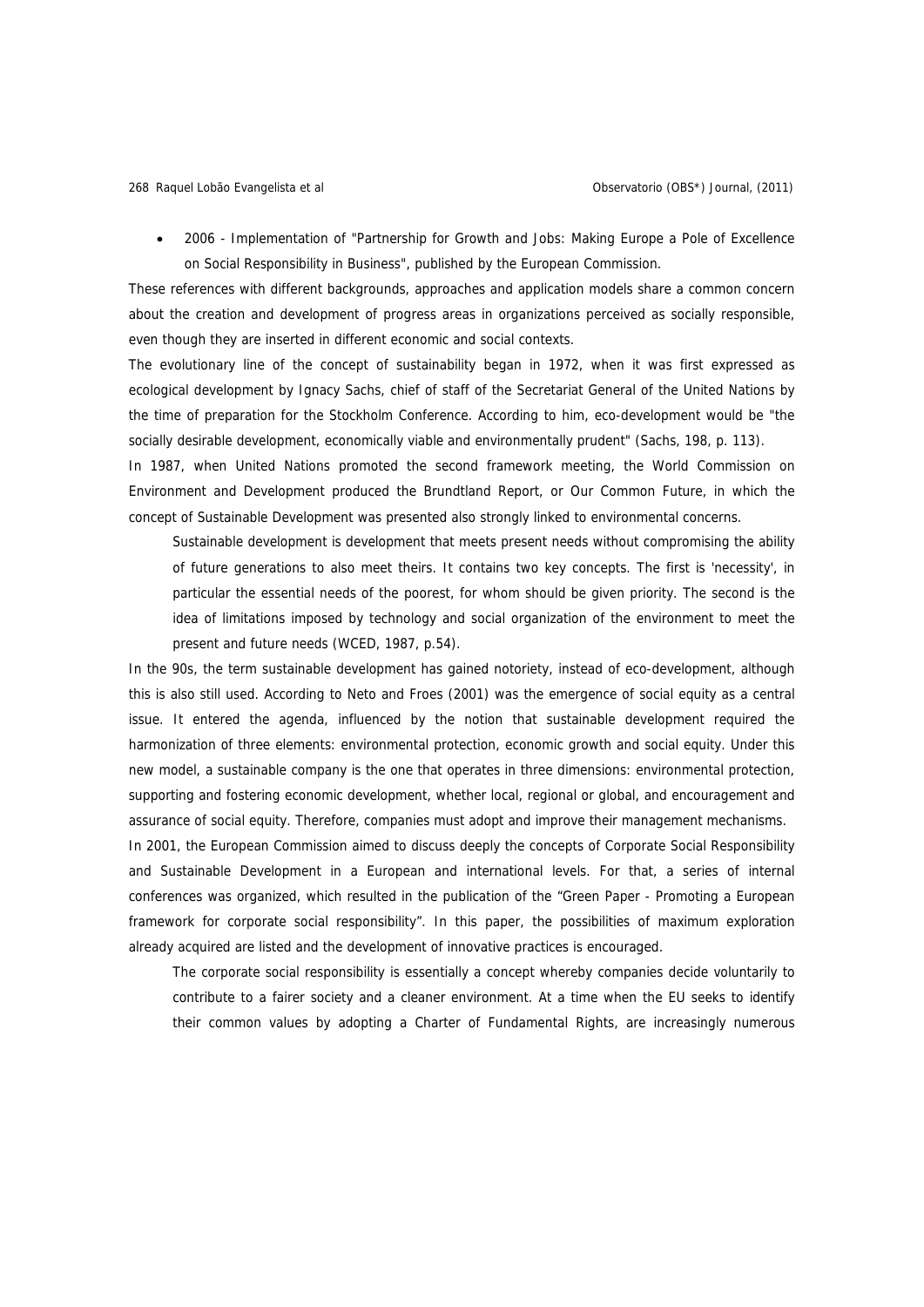European companies to recognize more and more clearly the social responsibility that they bear, considering it as part of their identity (European Commission 2001, p. 4).

Therefore, we must clarify that Corporate Social Responsibility, Sustainable Development and Sustainability are distinct concepts, although complementary in some very specific contexts. The most appropriate is to say that the concept of sustainability is the result of an evolutionary process that began with the term Corporate Social Responsibility.

Sustainability has a broader meaning, involving mainly economic, social, cultural and environmental aspects. It comprises a set of elements and features focused on the survival and well-being of society, organizations and informal groups seeking to preserve all the common goods. For an organization to be sustainable, it must be environmentally correct, economically viable, socially just and culturally accepted by its stakeholders. Sustainability constitutes itself by the implementation of actions and strategies for the company, organization, informal groups and to reduce environmental impacts, thereby contributing to social welfare.

Another distinguishing feature is the long-term vision, as the Sustainability adopts this perspective. The actions that characterize this type of management require some time before its execution is completed and results can be identified. Differently than philanthropy, for example, sustainable development programs include a joint action between state and private enterprise.

The classic definition of sustainability is the one published in the report Our Common Future, prepared by the World Commission on Environment and Development in 1987, which says: "Sustainable development is the one that meets the needs of the present without compromising the ability of future generations to meet their own needs" (CMMAD, 1987, p. 213). Regarding conceptual terms, that will be the definition considered in this research.

For Buarque (1996), this formulation is a response to problems and social inequalities that compromise the satisfaction of the needs of a significant portion of world population. It is also a response to the process of environmental degradation, generated by the dominant style of economical growth, which tends to limit the opportunities of future generations.

## **Some models**

Through the discussions produced by different world conferences, diverse approaches and application models have been developed. However, only five will be briefly detailed here so that later we can define the most appropriate form of understanding the theoretical frameworks mentioned in this article. They are: (1) Sullivan Global Principles, (2) Natural Step, (3) Agenda 21, (4) Sigma Project e (5) Triple Bottom Line.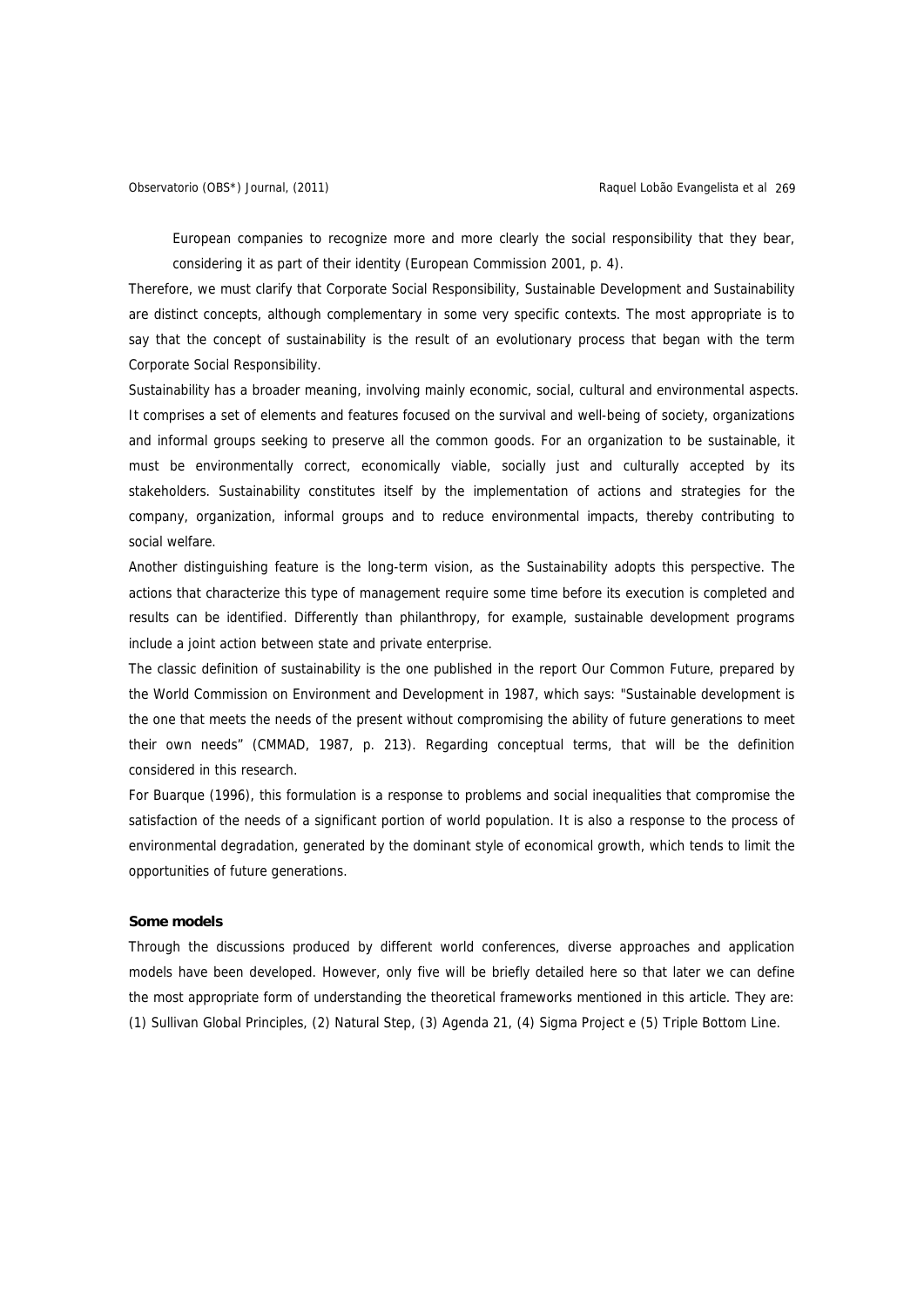responsible way.

The choice of these five models is purposeful, because our intention is to gather examples produced from United Nations meetings (Agenda 21) and samples prepared by international organizations or individual initiatives (Natural Step, Triple Bottom Line, Sigma Project and Global Sullivan Principles). It is important to note the existence of other models created by the United Nations, as the Millennium Development Goals, and still others produced by international organizations (Global Reporting Initiative and the OECD<sup>2</sup> Principles of Corporate Governance) and national, as the Social Ethos Report<sup>3</sup>, from Brazil. However, the five models chosen are usually cited in literature as a knowledge base and discussion for the development of others models.

The Global Sullivan Principles were created in 1977 from the joint efforts of Leon Sullivan and a group of multinational organizations. They also wished to promote ethical business operations throughout the world, particularly in countries under development. For a long period the principles had a greatly influence on business operations in South Africa, contributing even to the abolition of apartheid policy. There is a focus on the development and implementation of internal company policies regarding employees and the communities affected by businesses operations. Briefly, we can say that Sullivan´s work are constitute by eight principles addressed to the protection of human rights, ensuring equal opportunities, recognizing freedom of association, providing educational opportunities, improving quality of life, creating healthy social and natural environments, fighting corruption and supporting and encouraging the adoption of principles by managers.

The initiative requires each company to report its progress annually. A letter signed by an official representative of the company must be submitted each year, describing the progress and the activities which will be used in the following year. In addition, an annual meeting is organized to facilitate dialogue between companies and organizations that support the Global Sullivan Principles. Many researchers consider this initiative as the embryo of the current sustainability reporting.

The Natural Step was developed in 1989 by Karl-Henrik Robert, who then led a team of scientists with the aim of developing a clearly articulated set of core principles of sustainability and science-based. The group drafted a consensus document outlining the basic knowledge about the biosphere functions and human interactions related to the sustainability of life in the planet. That is a scientific and systematic approach to organizational planning for sustainability. The Natural Step model offers a practical set of planning criteria that can be used to guide specific actions to achieve sustainability. It is fundamentally based on an integrated assessment of the situation as it is and in determining the future vision of success through backcasting as a methodology. Through it, the organizational plans of action must begin with the shared

 2 The Organization for Economic Cooperation and Development is an international association, founded in 1948, bringing together 31 countries that accept the principles of representative democracy and free market economy.<br>3 Built in 1998, it is a nonprofit Brazilian organization, which mission is to mobilize, encourage and help enterprises to manage their business in a socially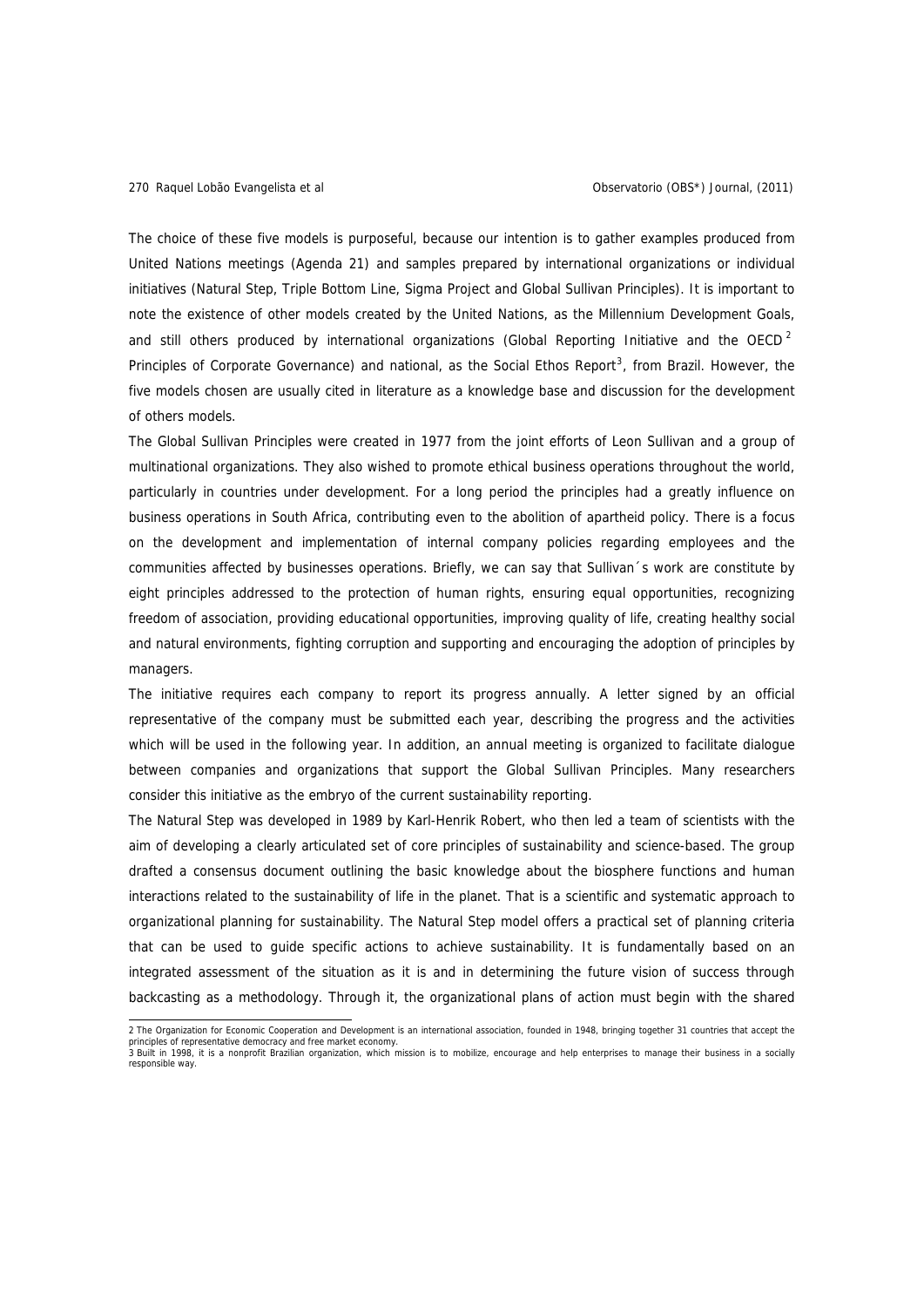understanding about what sustainability means. Normally, there is an awareness campaign, followed by the mapping of the bases for analysis of the actual reality experienced by the organization, creating a clear and compelling vision. Finally, there is the establishment of practical actions and management priorities.

In today's society nature is subject to systematically increasing its: concentrations of substances extracted from the earth's crust, concentrations of substances produced by society and degradation of physical means. And in this society, people are subjected to conditions that block the means necessary to achieve the realization of basic needs (Robert, 2003, p. 10).

Agenda 21 is a global action plan, ratified by 178 countries, bringing together the broadest set of assumptions and recommendations on how nations should act to change its vector of development in favor of sustainable models and begin their sustainability programs. It is a publication divided into four main sections: social and economic dimensions, conservation and management of resources for development, strengthening the role of major groups and means of implementation.

It addresses the pressing problems of today and aims also to prepare the world for the challenges of the next century. Reflects a global consensus and political commitment at the highest level with regard to development and environmental cooperation. Its successful implementation is the responsibility, first and foremost, governments. To realize it, are crucial strategies, plans, policies and national processes. International cooperation should support and supplement such national efforts. In this context, the UN system has a role to play (Agenda 21, 1992, p. 1).

Agenda 21 appeals to local authorities in each country to develop a consensual and consultative process with their populations, in the form of a local version of Agenda 21 for their communities - known as Local Agenda 21. Therefore, it promotes global thinking, stressing that it should be transformed into local action, hence its motto: think globally, act locally.

Continuing with the philosophy that the ties of relationship between international organizations and the private sector should be strengthen, a consortium formed between the BSI - British Standards Institution<sup>4</sup>, Forum for the Future<sup>5</sup> and AccountAbility<sup>6</sup> launched the Sigma Project in 2000.

The project aims to increase the ability of companies to achieve their business objectives by dealing dilemmas, threats and opportunities in the economic, social and environmental more effectively. The guidelines of Sigma Project offer viable and flexible solutions which can be implemented in a wide range of sectors, types of organization and functions. Those guidelines do not prescribe levels of performance, but help organizations to define their performance goals, consistent with the operating principles that have

a<br>A One of the major organizations, which advocates the adoption of best management practices, risk reduction and implementation of international standards as a form of income distribution.<br><sup>5</sup> Institution founded in 1996 in the UK, developing actions to accelerate the transition to a sustainable way of life based on digital solutions. It works in

partnership with over 150 organizations, governments and universities to disseminate and share the concept and practice of sustainable development.<br><sup>6</sup> An international organization dedicated to responsible practices devel

provide tools and standards based on their AA 1000.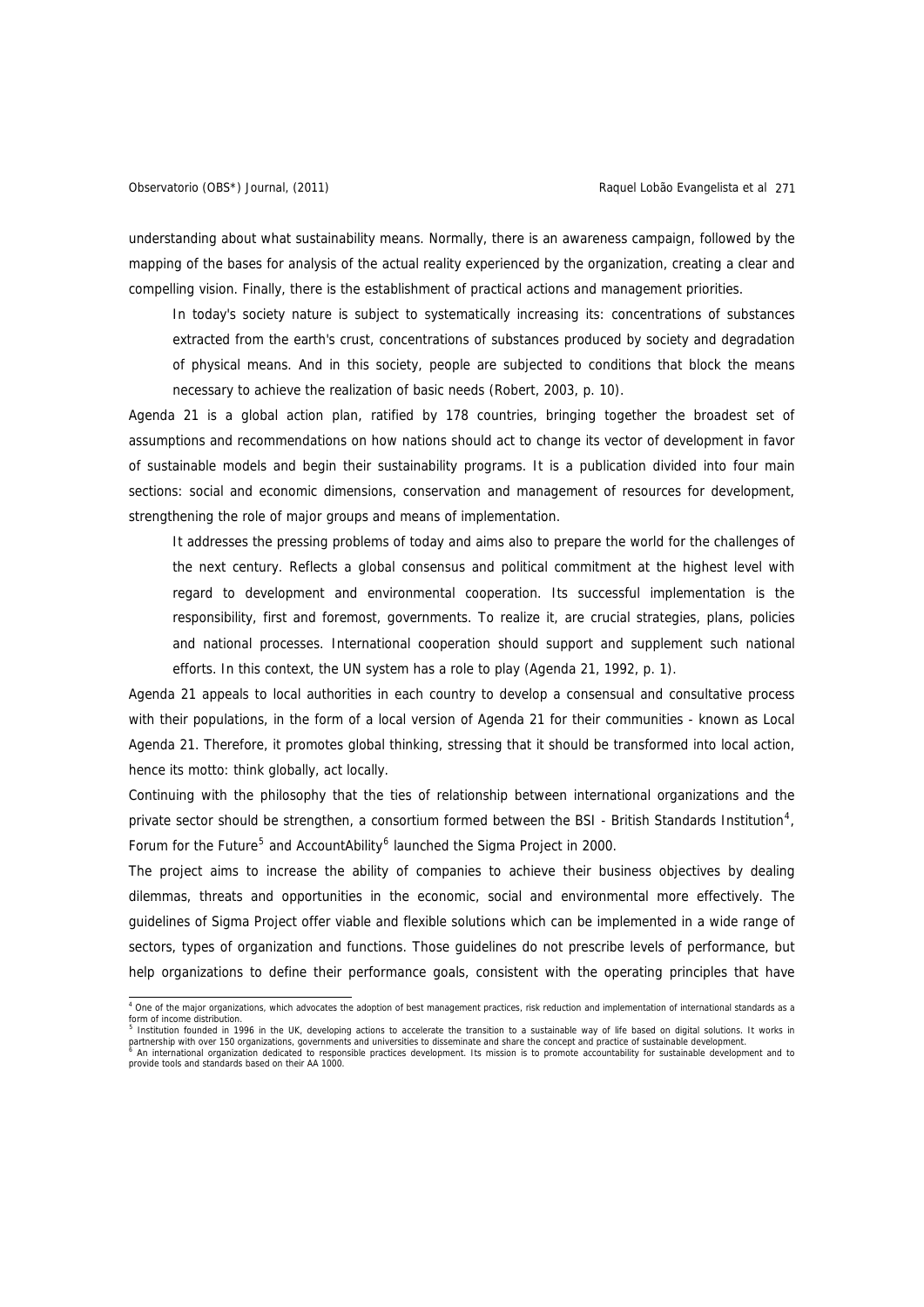been adopted, to measure their performance against these goals over time and to present results in relation to them - taking measures to deal with any situations in which the level or speed of improvement is insufficient for reaching the goals planned.

This last model is one of the most popular and has been subject to constant improvements since 1998, when it was first proposed. The Triple Bottom Line emphasizes two issues: the integration between the economic, social and environmental issues, and integration between short and long term views. On the first one, Elkington argues that the idea of economic sustainability as an isolated condition is not enough for the overall sustainability of a company. This reductionist view satisfies only the design of the shorter-term concept. A long-term vision requires an interconnected system of multiple resonances, confirming the complexity of its approach. Regarding the issue of views in the short and long term, the author believes that the greed for immediate profit is quite opposite to sustainability, which requires the company to meet the needs of current and future generations without loss of any kind.

## **Communicating Sustainability**

In the current era of globalized information, communicating sustainability cannot represent a palliative for campaigns that aim to strengthen the organizational reputation, especially with the increase of criticism from society. Instead of it, sustainability should be a guide for any organization and become a way to the ethical, consistent, efficient and fair acting. By doing that, organizations can have their relationships potentialized and gain in image and reputation. Joining the movement of sustainability should be explicit in the communications policy of organizations and be reflected in their actions with all stakeholders.

The sustainability reporting should be a voluntary activity, although currently there is greater pressure from NGOs and society in general to communicate credible and relevant information. Besides that, there is the fact that financial markets require information about the public policies adopted, the environmental and social performance and the indices of social development.

This topic is still evolving and there is no globally accepted and standardized approach. Differently from the financial reporting and its annual accounts, for example, there is not a standard way to communicate sustainability. The diversity of stakeholders constitutes in itself an obstacle, since they all have specific information needs. It is organization´s responsibility to find the balance between what stakeholders want to know and the practical, feasible and relevant information to be reported.

There is a major challenge to be faced. It is centered on the possibility to review the more traditional theories, which usually privilege to corporate governance, market choices and business decisions based on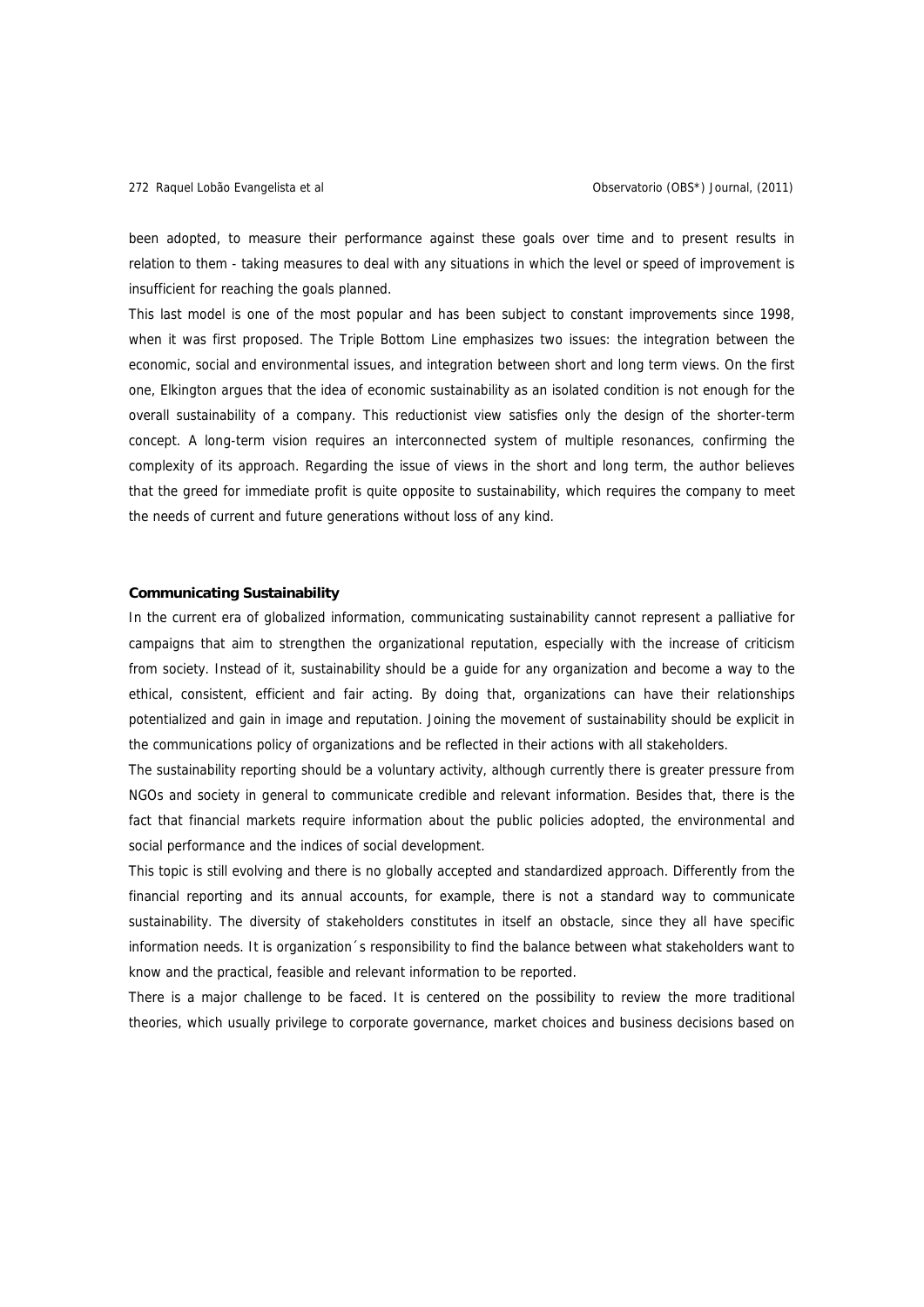strategic character that Organizational Communication can have. The globalization and all its consequences also require changes in the way of communicating.

Our new situation of pluralism and interdependence require a different response. Basically, our greatest hope lies in introducing broader social values in decision-making processes and routine business, rather than trying to direct them externally. This leads us to reflect on new forms of governance and communication (Deetz, 2009, p. 92).

Deetz's view is shared by other researchers in the field of Organizational Communication (Varey, 2002; Forester, 1999; Lewis, 2007; Lange, 2003; Kunsch, 2006, Marchiori, 2010). In general, they observe that Organizational Communication must demonstrate its ability to promote social cohesion around certain worldviews, more than meet the demands for mediation between individuals and organizations.

The challenge today is to reinvent the traditional Organizational Communication which has developed a strategic vision for decades into a new direction, "in which what is valued is the experience of diversity, differences and the ability to decide, inspired by the new principles of collaborative communication," as observed by Cardoso (2007).

However, we also should make a brief reflection on the intentions of messages about sustainability. The coherence between the organization´s work and its communication policy should be well balanced. Otherwise, might be some criticism of greenwashing, here understood as "the misappropriation of the environmental value of companies, industries, governments or even non-governmental organizations in order to create a positive image, sell a product or a policy, or try the recovery position before the public, after being involved in a controversy" (Burton, 2000, p. 45).

The aspect of regulation that focuses on sustainability reporting is growing. In the implementation of their campaigns, organizations face great pressure, coming from various sources such as NGOs, restrictive laws, financial markets, and public bodies of regulation and citizens in general. The policy of Organizational Communication without the proper balance between the need to sell (for companies) or the provision of public services with high quality (in the case of public organizations) and the change of behavior towards sustainable development is bound to stakeholder's criticism. In particular, we have internet as one of the greatest tools for promoting boycotts and failure of organizations. A good example is the observatories blogs and media critics, such as Responsable Communication (France); CorpWatch Greenwash Awards (United States); Sustainable Propaganda (Brazil) and Sins of Greenwashing (United Kingdom). Given this situation, many organizations are opting to voluntarily develop their own legislation, based on surveys with stakeholder´s opinions.

Another initiative that has become popular is the creation of manuals for sustainability reporting that seek to list criteria for classification and identification of good communication systems, performance assessments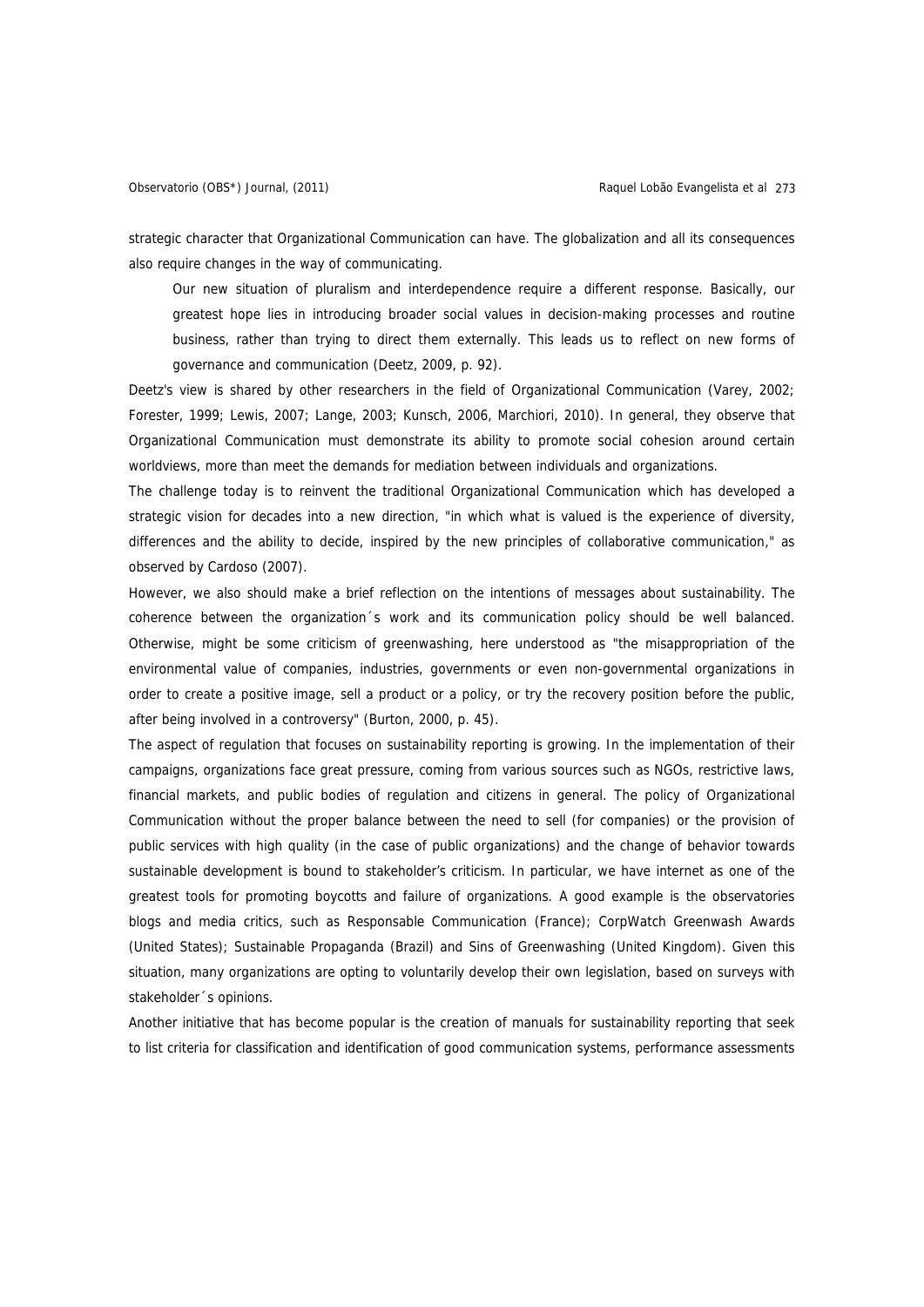and diagnostics to fix cultural problems within the organizational context. Still, some doubts arise from the good intentions of these manuals, because they intend to have the control over the production of meaning, the determination of the public and their freedom to interact and collaborate with the decision-making process and cultural change within the organization; which is recommended at all. A good example is the communication manual of WBCSD (World Business Council for Sustainable Development). It states:

The sustainability reporting occurs when a company uses different channels and languages - adapt them to their different audiences - to inform about their attitudes and practices in sustainability. The use of this dimension of communication to spread the sustainability aims to promote what the company has done, why, to who, where and how, with the objective of adding value to its brand image and generate empathy and strengthen its reputation (WBCSD, 2008, n.d).

There is no need to make a deep speech analysis in order to realize that the actions indicated in that manual aim the organizations *profit* in terms of adding value to its image and the strengthening its organizational reputation. Unfortunately we do not notice any reference to changes in the dominant meanings, nor the assurance that all relevant views are heard. The dismay is even greater if we consider the fact that the manual´s author, in principle, is an organization that purports to be the "leading business advocate" in sustainability.

However, Organizational Communication can be used as a facilitator process that seeks to strengthen the reasons why we should build a sustainable society, focused on the active citizenship and on the change of individual and collective values. We believe that the set up of this new paradigm is realized effectively through the enlargement and democratization of power relations, participatory practices in policy discussions, sharing information and stimulating debates about the meaning of actions developed within the sustainability discourse. It can be possible through a new model of communication such as PARC, for

example. **PARC - Politically Attentive Relational Construction** 

The PARC perspective proposed by Deetz (2009) provides a comprehensive picture of several crucial aspects for a successful implementation and communication of sustainability. Among them, we can detach the conceptions about the meaning production and the level of participatory freedom attributed to stakeholders during the communication process.

The first concerns the focus given in the conception act of meaning. In order to organize the information, a classification for that was created by McClellan and Deetz (2009), which is: strategic communication, liberal democracy, management culture and participatory democracy.

As we have referenced here before, the approach to Organizational Communication as strategic is widely accepted and has become almost a standard when you wish to typify the Organizational Communication.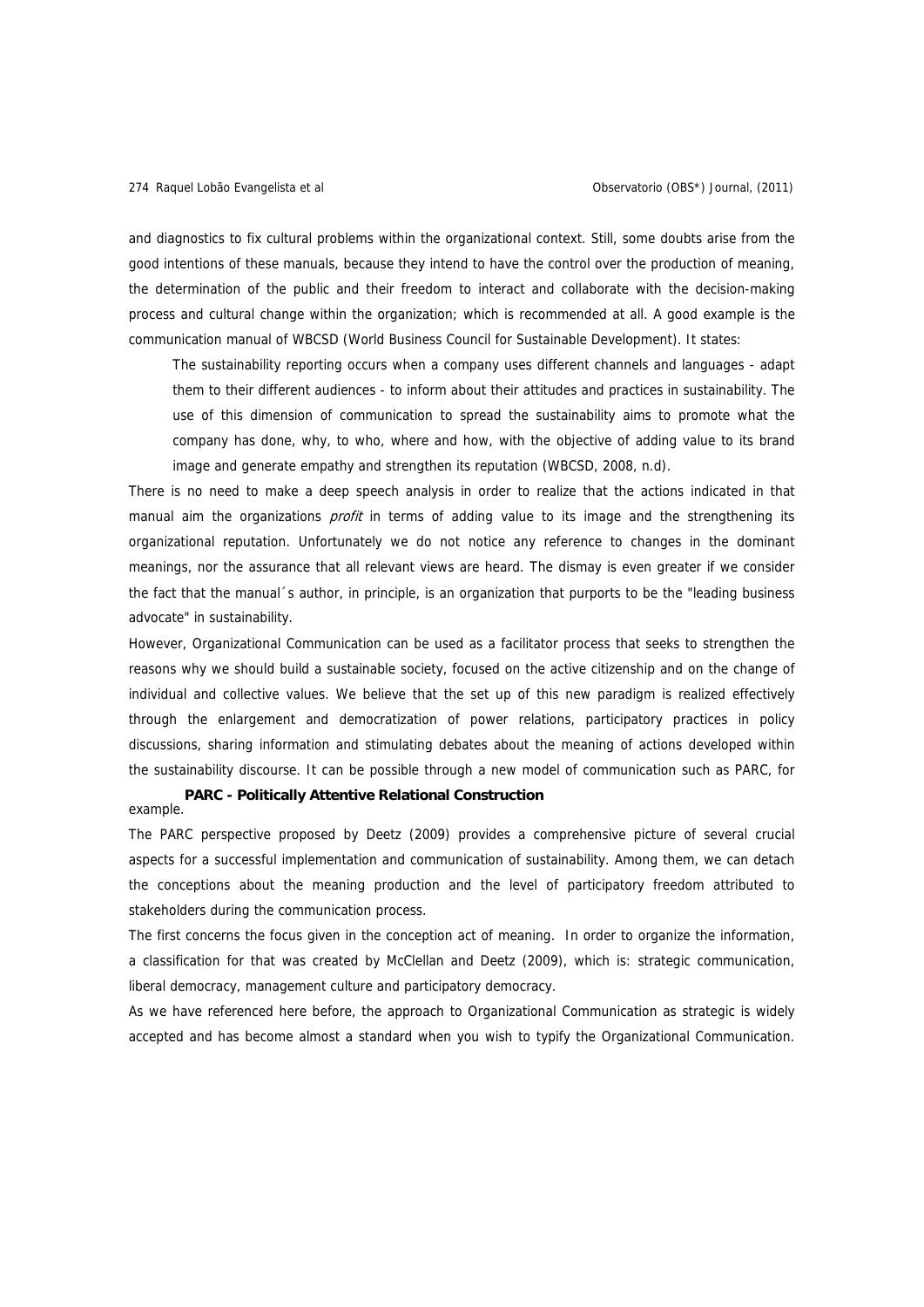This view considers the meaning production is centered on the individual and it must always have a strategic control over the social actions. It will serve the purposes of persuasion. "The managerial communication and public relations thought this vision extremely useful and spent most of the time making strategies for the communication process to achieve influence and affect meaning constructions" (Varey, 2000, p. 127).

We can say that liberal democracy is also based on a individual view, but has characteristics of reciprocity. This means there is a need to manage information and the involvement of stakeholders, event with the creation of specific programs for that. "The concepts of communication used by these programs preserve most of the features of the theories of meaning production considered expressionists - centered on the person, but differ in terms of the use of strategic control by having an emphasis on public forums such as meetings with communities and two-handed interaction" (Deetz, 2009). Good examples of this approach would be town hall meetings and court proceedings, in which leaders promote the expression of individual meaning to create democratic practices.

The third classification, culture management, is based on a meaning conception of relational-constructivist. The terminology seems confusing, but sums up the guiding principles of PARC, because communication is given as the main activity through which the collective meanings are created and maintained. The analysis of metaphors, symbols, myths, rituals, narratives and discourses are characteristic of the function attributed to communication in the production and reproduction of organizational cultures.

Participatory democracy is what Deetz (2009) considers "a response to increasing speed of change and the increasing presence of pluralism and interdependence theories of Organizational Communication, when the decision-making in contexts of diversity." The idea is that the interaction throws challenges to the existing positions, encouraging a review of what is considered an immutable truth within the organization. It is "a more collaborative communication, based more on conflict than on models of communication centered on the person or consensus-oriented" (Deetz & Radford: 2007, p. 32).

For Deetz the main objectives of Organizational Communication based on this fourth classification (which the author refers particularly as Politically Attentive Relational Construction) require a clear demonstration of political processes and a intensification of decisions taken openly. "It takes the concepts and practices of open conversation, deliberation, dialogue and collaboration. On both sides there is the requirement of communication concepts more sophisticated than the usual" (Deetz, 2010, p. 92).

The author follows noticing that the implementation of the PARC approach is undermined by hidden forms of strategic control, especially the distorted communication and discursive closure. Briefly, we can affirm that the first is a form of strategic interaction, different from persuasion and manipulation, in which strategic intention is hidden. "It becomes possible through the absence of analysis about systemic and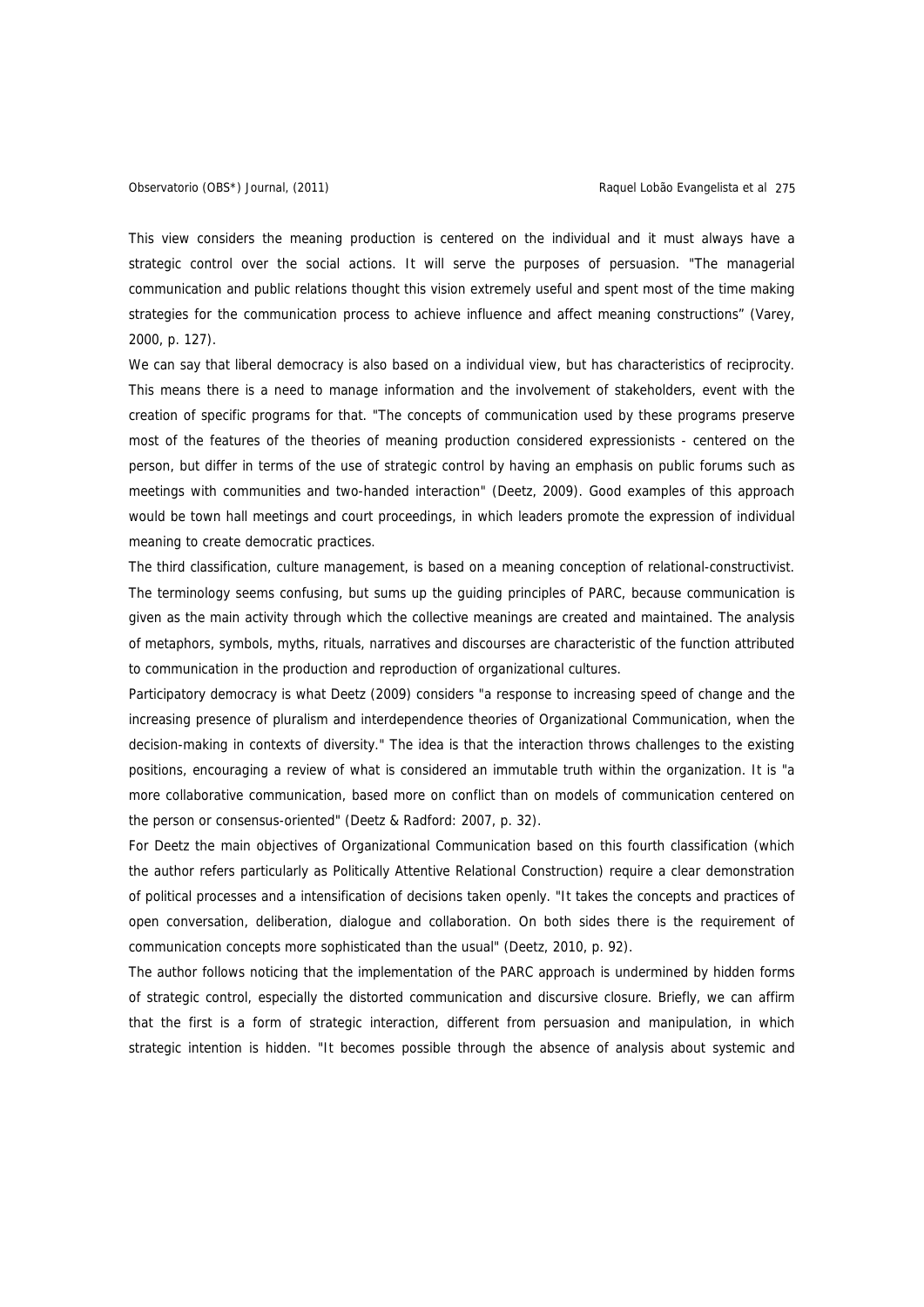structural limits of reciprocity of interaction by interlocutors" (Forester, 1989, p. 22). The closure of discourse concerns the techniques used in conversation, seeking only to eliminate possible conflicts of meaning and contradictions, what results in difficulties to express challenging ideas to the existing meanings.

| Meaning concept           | Strategic control                                                                                                                                                                   | Reciprocity                                                                                                                                                                                                                 |
|---------------------------|-------------------------------------------------------------------------------------------------------------------------------------------------------------------------------------|-----------------------------------------------------------------------------------------------------------------------------------------------------------------------------------------------------------------------------|
| Centered in the person    | Strategic Communication                                                                                                                                                             | Liberal Democracy                                                                                                                                                                                                           |
|                           | Participants are adversaries<br>$\blacksquare$                                                                                                                                      | Participants are seen as<br>٠                                                                                                                                                                                               |
|                           | Their speeches come from a<br>٠<br>position or propose new forms of<br>knowledge.<br>Interactions are polarized in<br>٠<br>different positions and reduce the<br>options available. | stakeholders who need to be<br>managed.                                                                                                                                                                                     |
|                           |                                                                                                                                                                                     | Speech acts are regarded as free,<br>٠<br>but often are distorted to suit                                                                                                                                                   |
|                           |                                                                                                                                                                                     | particular interests.                                                                                                                                                                                                       |
|                           |                                                                                                                                                                                     | Interaction based on arguments<br>٠<br>and confrontation of opinions                                                                                                                                                        |
|                           | Defining the problem is an<br>٠<br>individual act, done before<br>participant 's meeting to discuss<br>it.                                                                          | known.                                                                                                                                                                                                                      |
|                           |                                                                                                                                                                                     | Defining the problem is a<br>٠<br>collective act, but manageable.                                                                                                                                                           |
|                           | ٠<br>Final responsibility of decision is<br>individual.                                                                                                                             | Final responsibility of decision<br>٠<br>belongs to the organization, but<br>it 's based in the individual<br>opinion.                                                                                                      |
|                           | Presence of distorted<br>٠<br>communication and discursive<br>closures.                                                                                                             |                                                                                                                                                                                                                             |
| Relational-Constructivism | Culture management                                                                                                                                                                  | Participatory Democracy                                                                                                                                                                                                     |
|                           | Participants are manipulated.<br>٠                                                                                                                                                  | Participants solve problems<br>$\blacksquare$<br>together<br>Speech acts are aimed at the<br>$\blacksquare$<br>target to be reached<br>$\blacksquare$<br>Interactions seek to identify<br>collective and complex interests. |
|                           | Speeches are constantly analyzed.<br>٠                                                                                                                                              |                                                                                                                                                                                                                             |
|                           | Social interactions can create<br>$\blacksquare$<br>collective meanings.                                                                                                            |                                                                                                                                                                                                                             |
|                           | Problem definition hides the<br>$\blacksquare$<br>control.                                                                                                                          |                                                                                                                                                                                                                             |
|                           | Final responsibility of decision is<br>٠<br>individual, but aims to change the<br>dominant meanings.                                                                                | Defining the problem is a<br>$\blacksquare$<br>collective achievement                                                                                                                                                       |
|                           |                                                                                                                                                                                     | Final responsibility of decision is<br>$\blacksquare$<br>shared with all participants.                                                                                                                                      |
|                           |                                                                                                                                                                                     | Minimum level of distorted<br>$\blacksquare$<br>communication and discursive<br>closures                                                                                                                                    |

Table 1 – Classification of communication, regarding its meaning production

Font: Adapted from Deetz & Radford (2009)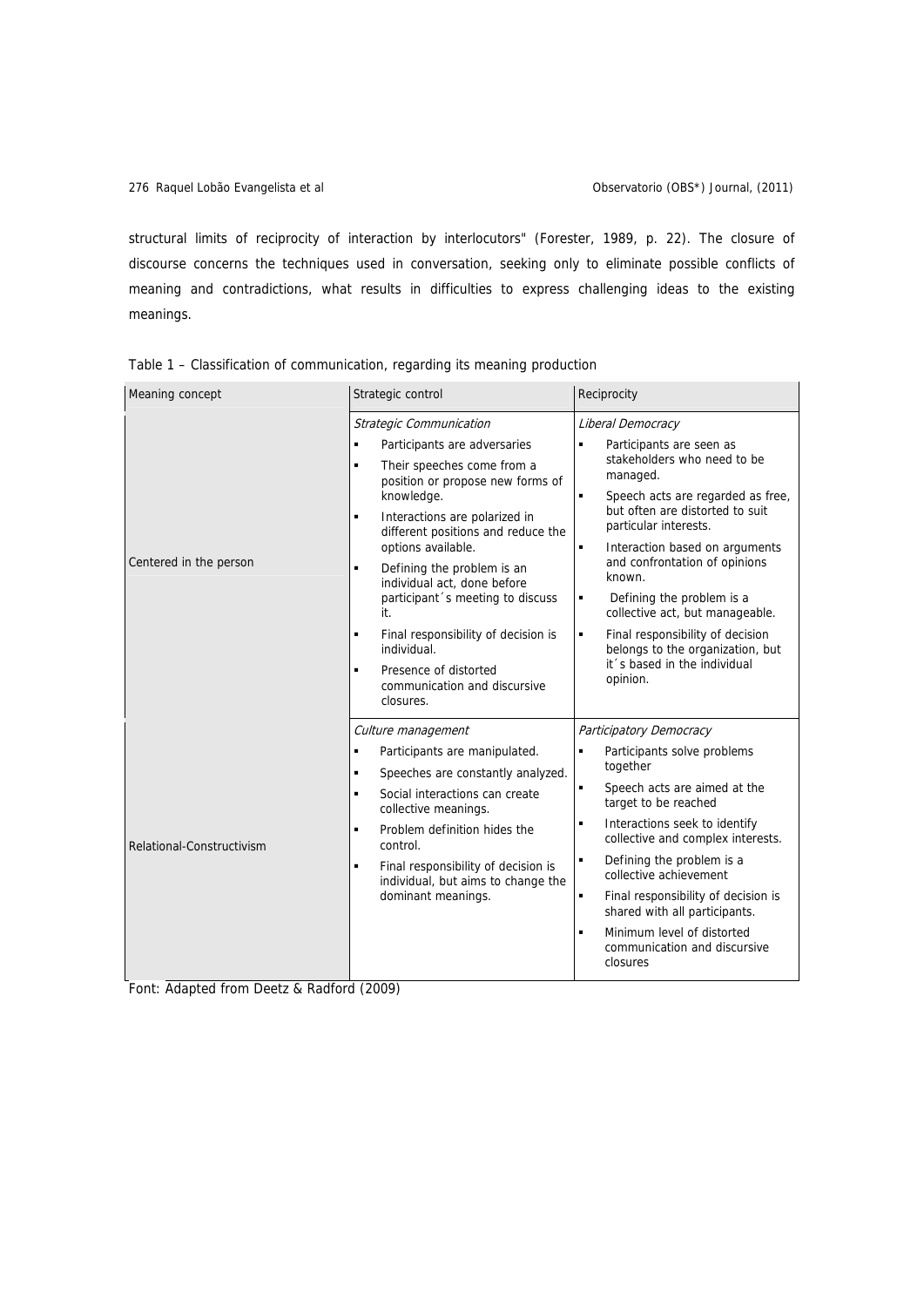To complement the theoretical study done so far, we think it is relevant to differentiate the four designs that the author attributes to his bases of thought: open conversation, deliberation, dialogue and collaboration. The open conversation is marked by the invention of meaning through a dynamic interaction totally free, in which there is no control or direction, and the differences between interlocutor´s opinions challenge preconceptions. In *deliberation* there is a clear intention to use the reciprocal differences and different opinions to enrich and guide the decision-making process. It regards the rational use of discourse to reach an agreement among participants.

Since the theme of this article is the communication of sustainability by European public organizations, perhaps, the differences between *dialoque* and *collaboration* are the most interesting to analyze. It is because the first is clearly linked to the strategic character of Organizational Communication, and the second, to the participatory nature - the extremes of the approaches presented here.

Accordingly to the author 's view, *dialogue* operates as mode of participatory democracy, which focus lies in promoting understanding of the differences between people and their ways of acting socially. In this sense, the principle of reciprocity in dialogue is crucial: a scheme where the worlds of the parties are mutually respected. Deetz (2009) reinforces that by saying "dialogue is an intentional practice on the defense, but their focus is on understanding the other's perspective and not in the truth of the claim. (...) It is often very helpful to reduce tensions and create a sense of community, but has no decision-making model and rarely generates creative choices".

On the other hand, we have *collaboration* which has the same aspect of sharing expectations of reciprocity among the interlocutors present in the dialogue. But in it we can identify the co-criative construction of shared decisions, instead of the pure understanding and acceptance of diversity. According to Lewis (2008), "a lot of work in organizational communication has its focus in collaboration because it shares the same expectations of reciprocity in dialogue, but has as its purpose mutual creative decisions." In collaboration, there is the clear intention to transform relevant opinions and desires in decision of mutual interest. Even before Deetz, some researchers have pointed collaboration as direction to the development of an innovative communication model (Gray, 1989; Varey, 2002; Lange, 2003; Cheney, 2002).

# **Case Study**

In order to achieve the objective initially proposed in this article, which is to identify and reflect on the communicative processes adopted for the communication of sustainability by European public organizations, we choose to consider the PARC approach elaborated by Deetz (2009) and to develop a case study with a qualitative dimension. If we take into account the dialogic aspect of construction and interpretation of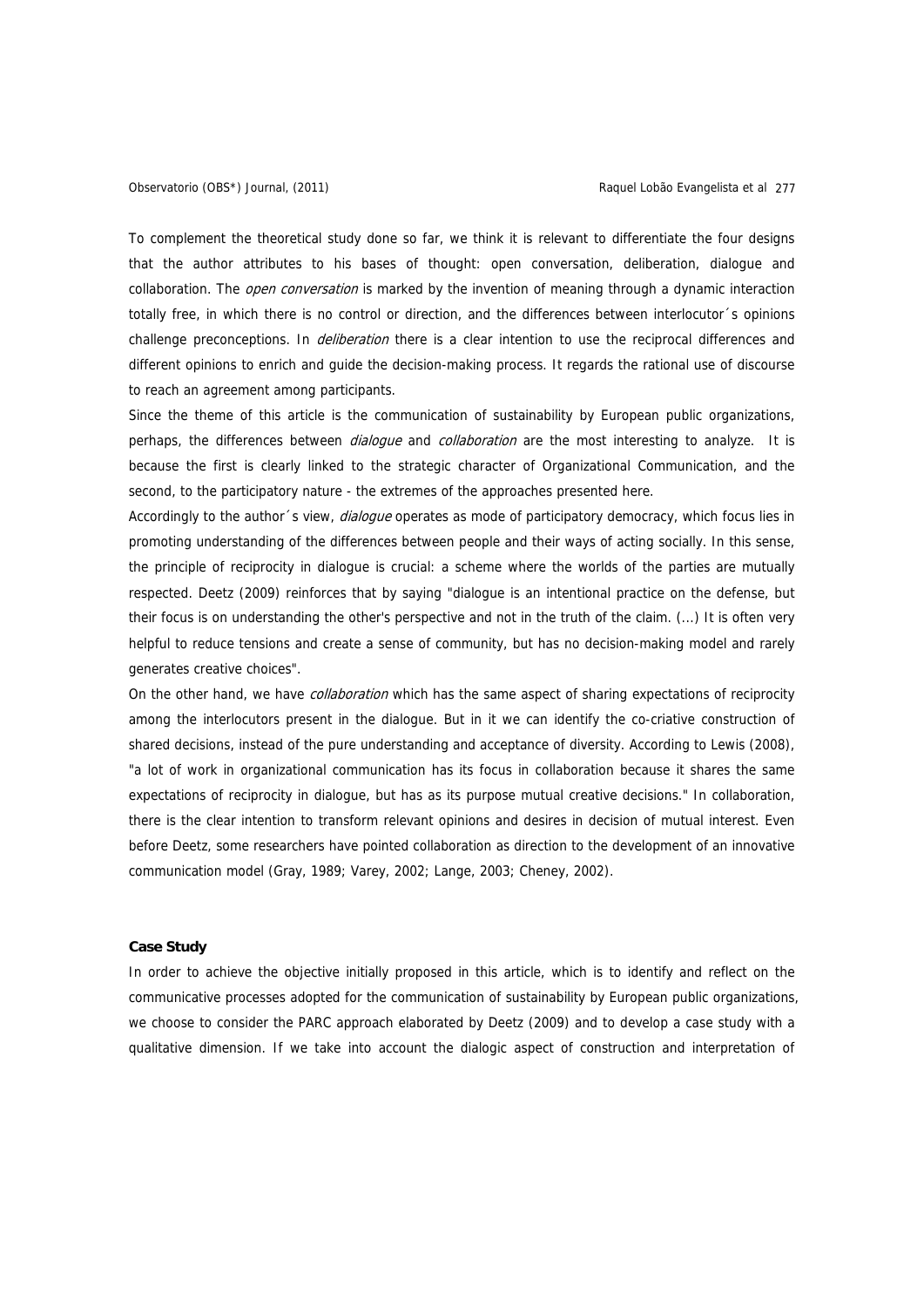reality, qualitative research is the appropriate methodology for collecting, processing and analyzing the data we had access.

Our sample consists of communication campaigns on sustainability, prepared by European public organizations from the following countries: Austria, France, Ireland and the United Kingdom. All data collected have their origin in the institutional websites of the organizations in charge of the campaigns and the manual Communicating Sustainability, prepared by UNEP (United Nations Environment Program) in 2005.

From the analysis of these campaigns, we can verify the applicability of PARC as a model of analysis in Organizational Communication and may reflect upon the several interactive processes involved in the communicative act of sustainability.

## That  $\tilde{ }$  s the way to do it. Sustainably<sup>7</sup>

Prepared by the Federal Ministry of Agriculture, Forestry and Environment in partnership with large shopping outlets, the Austrian campaign aimed to change consumer behavior through advertising, product promotion and eco-friendly product launches. For that, the ministry invested US\$240,000 and established four objectives: to encourage consumers to buy sustainable products; to use products and special offers to

raise awareness of sustainability and give practical examples of sustainable development; to highlight good examples of local sustainable development initiatives and to give publicity to the partners (government and retailers) in the media.

Sustainable products are slowly emerging from niche to mainstream markets in the grocery, pharmaceutical and home improvement sectors



in Austria. This month-long campaign was developed to show how certain products in these ranges could fit a sustainable lifestyle. The campaign branding was carefully designed by an independent advertising agency. A clear brief was provided by the Ministry of the Environment, based on the campaign objectives and audience research.

The 'branded statement' needed to convey sustainability in a simple way, to be short and concise, to be adaptable for different advertising formats, to be easy to recognize – catchy but not annoying – and aid the

 $\frac{7}{1}$  More information at www.nachhaltigewochen.at.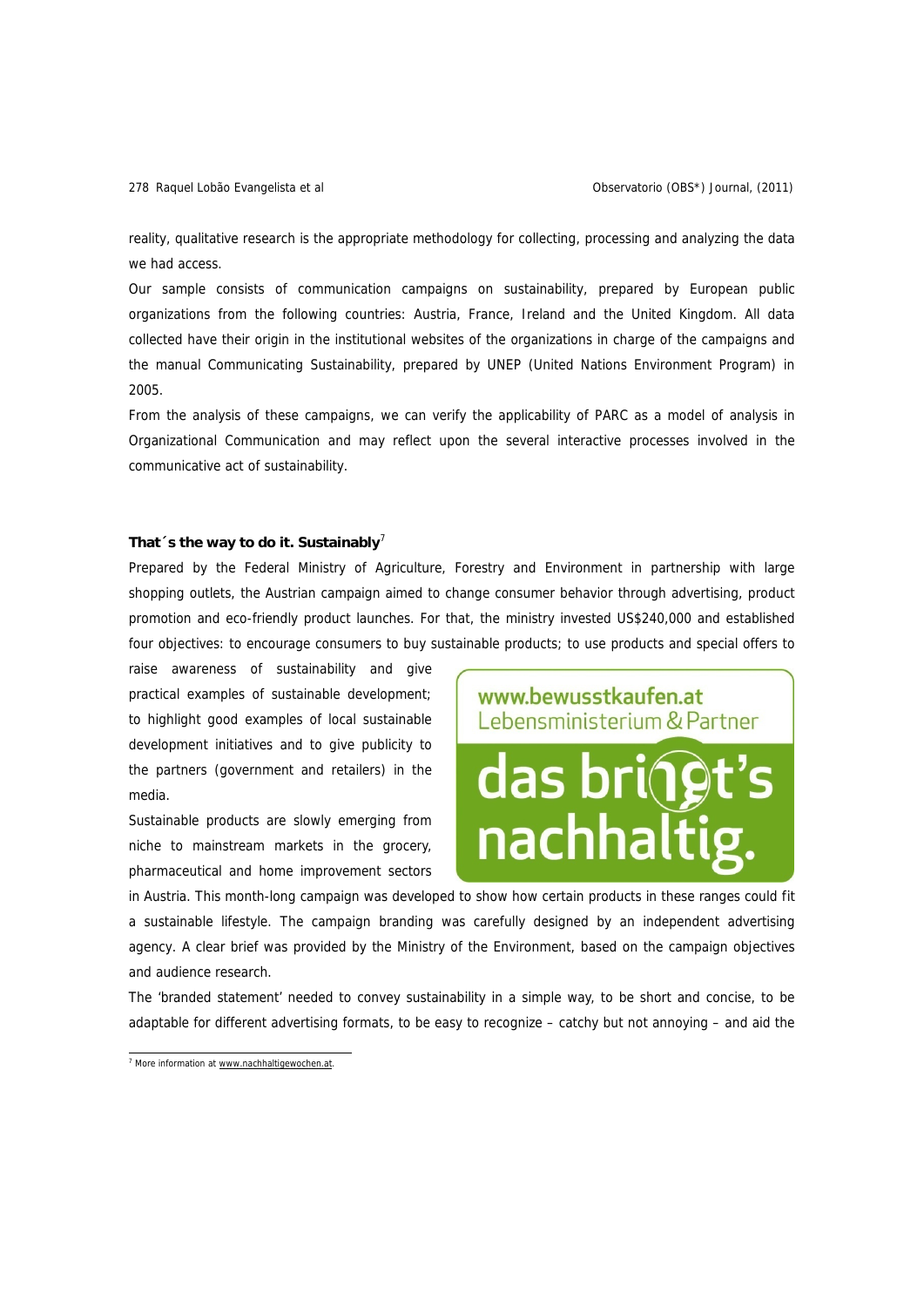sale of products. To accomplish that 650,000 copies of a brochure were produced and distributed. Also 3,000 posters were placed at entrances in shopping centers and in public markets. Regarding digital means of communication, the organization created a website with complete information on the subject and where the composition of all eco-friendly products was listed. Some outdoor activities, with the presence of the minister, took place with a strong commercial appeal. Throughout the campaign there was a systematic evaluation about the levels of consumer awareness. These evaluations were based on the increase of product´s sales, the coverage made by Austrian media, the involvement of NGOs and local associations, and the increasing interest from other retailers to enroll the campaign.

Overall, the campaign has achieved the expected results. Through the effective use of partnerships with commercial networks, disparate communications and the creation of an eco-friendly brand, the ministry got good media coverage (191 stories published) and the formation of 21 local initiatives with the same goal. The use of commercial space allowed a considerable economy in advertising expenses and the presence of a representative government in public activities gave credibility.

**Possible analysis** - This communication campaign has achieved some significant results, like the 13% increase in the number of women who remember seeing sustainable products at least once in the supermarket shelves and the 14% decrease in the number of Austrians who are unaware of the concept of sustainability. The promotion of the campaign through partnerships with supermarkets aimed to reach public interest in the place where buying decision is made. If we consider the approach proposed by Deetz (2009), we could classify this campaign as an example of culture management as we are talking about:

• changing meanings ("which are attributes of this new product that make me, consumer, change my buying decision?");

• interactions that create collective meanings ("as I don´t want feel excluded, I must buy this eco-friendly product. Nowadays everyone is talking about sustainability and I should have an idea of what it is");

• unnoticeable control of participants, by directing the purchase decision of some products, for example.

## **Economies d´energie. Faisons vite, ça chauffe<sup>8</sup>**

In 2004, the Agency for Environment and Energy Management (ADEME) launched a three-year national campaign linking energy use and climate change. The campaign combined a high-profile advertising campaign to raise awareness with activities implemented by partners at a national and local level to encourage behavior change.

<sup>&</sup>lt;sup>8</sup> More information at www.faisonsvite.fr.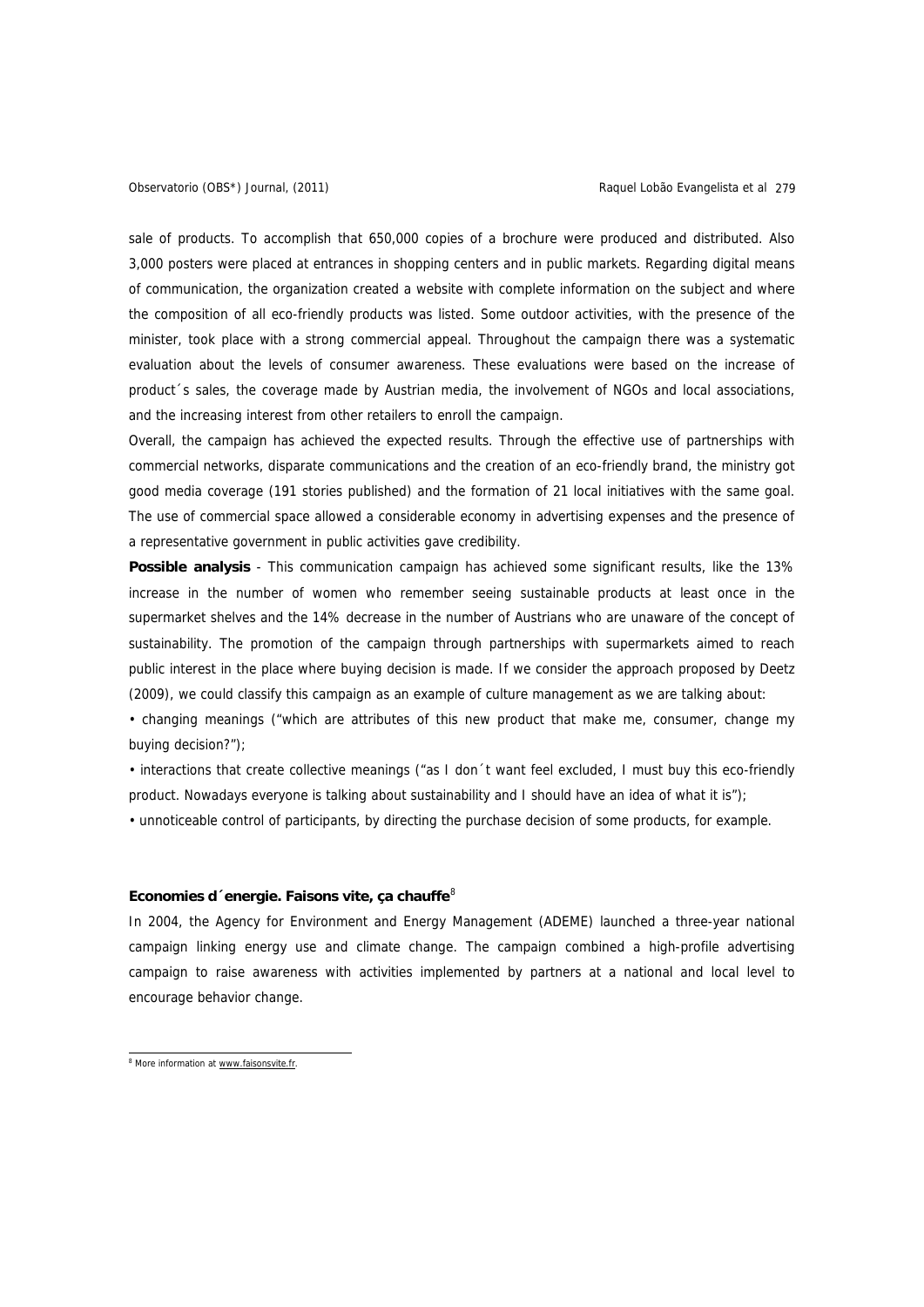Objectives were defined through research indicating that 73% of the population was aware that changing lifestyles is important for climate change, but less than 10% were aware of the environmental impacts of their everyday energy use. The campaign therefore aimed to change public behavior to deliver energy savings and also to increase awareness amongst the public on the environmental cost of energy use and of over-consumption.

The campaign relied on two complementary communications methods: a national advertising campaign and

a partnership platform. The first one was divided into three phases: (1) advertisements in regional newspapers with the question "Is it for today or tomorrow?", with no explanation, only to draw attention and increase curiosity about what would come after in the same newspapers; (2) short TV commercials with a very popular French song, in which some people are interviewed about individual actions that can help to save energy with the aim of showing that, in fact, people know how to do that, but they simply do not, (3) radio programs with simple and practical advices about small changes in lifestyle, which received more than a thousand calls per day from listeners.

The partnership platform brought together 135 partners - including NGOs, associations, institutes and companies (partners ranged from companies to local authorities



and NGOs, in sectors as diverse as transport and entertainment). Two good examples of initiatives from these partners are Exctition Planet, campaign produced by WWF and the distribution of 300,000 CLIMact<sup>9</sup> in front of the doors of cinemas during the premiere of the film The Day After Tomorrow. Within a year, more than 2,000 activities were held, with 80% being carried out by the partners of the French agency.

**Possible analysis** - The French agency has teamed two important factors for creating empathy in his public interest. The first was the use of testimonies from ordinary people, who spoke about changes already made in their lifestyles. In this case, the idea was to raise the question "if they have changed and are happy, why I do not change too?". The second factor was the celebrity power. The main character of commercials was a popular singer, whose song became a jingle to the campaign. This strategic choice stimulated the thought "I like her and she is a success, so if I do what she says, I will have success too".

<sup>&</sup>lt;sup>9</sup> A simple card device used to show personal energy consumption and environmental impact with specific energy saving solutions.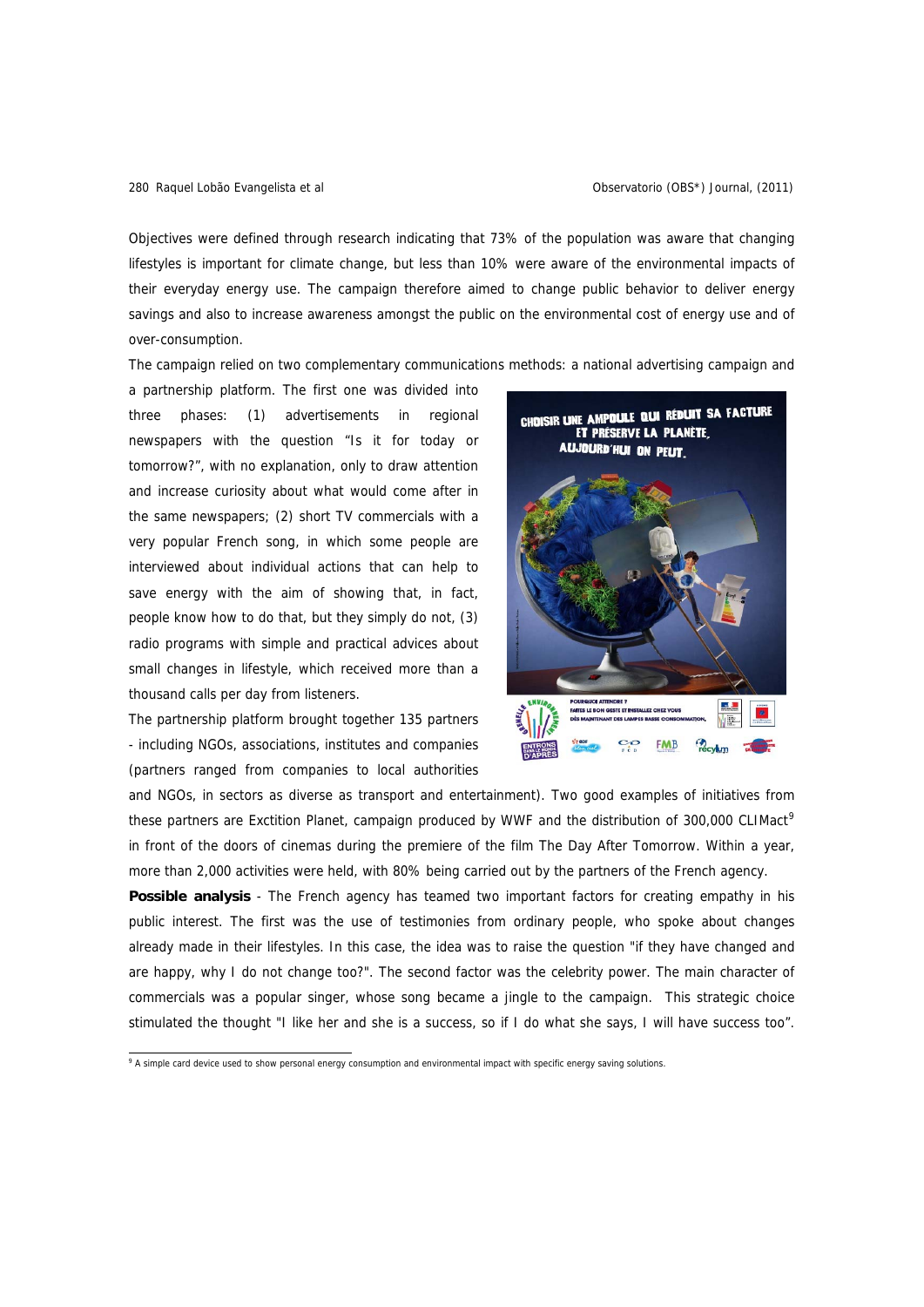Thus specific audiences were reached: the average citizen and the one more ambitious, connected to images of success. Moreover, the campaign has prioritized some of the more traditional media (TV and radio) and hit the audience with little access to digital media. Surveys conducted after the campaign showed that there was an increase in the level of awareness and knowledge on sustainability, even though behavior has slightly changed. Here we may have an example of liberal democracy. Some of its characteristics are:

• speech distorted to serve interests (does the singer really know what sustainability is? Does she have a good attitude at it? The testimonies gathered in the streets were edited?)

• interaction based on a comparison of known opinions. It means that individuals have the freedom to give their opinion when interviewed on the street. However, it is confronted by the viewer that, in most cases, does not agree with the respondent;

• definition of the problem is manageable (in one hand the agency maintains in its speech the collective character of the problem – we´ll have serious problems, unless we start saving energy – in the other, the organization did not do any research to determine if society considers it the most important problem to be solved).

## ThinkSustainable<sup>10</sup>

The main objective of this campaign, developed by DEFRA (Department of Environment and Rural Affairs) in the UK, was to integrate the concept of sustainability in the daily work of 8,000 employees of the department. To achieve this main goal, around US\$123,000 were spent to create an internal communication campaign that continues until now. One of the particular objectives is to show to DEFRA´s employees that sustainability and its implications are not a burden.

DEFRA is the government organization responsible for the promotion and comprehension of sustainability across United Kingdom. In 2005, British government launched a strategic plan, entitled Securing the Future, directed to all citizens. Before starting an external communication campaign, DEFRA considered appropriate to put it in practice among its employees. By doing that, the organization would be capable of observing results and making any necessaries changes. A research was conducted through interviews and focus groups involving over 100 people from the staff. It showed that 80% of them understand what sustainability is, however a rate lower than 50% was really committed to integrating the concept into their daily work. Another interesting result was the difficulty found on communicating the issue to people who are not related to DEFRA.

<sup>&</sup>lt;sup>10</sup> More information at www.defra.gov.uk/sustainable/think.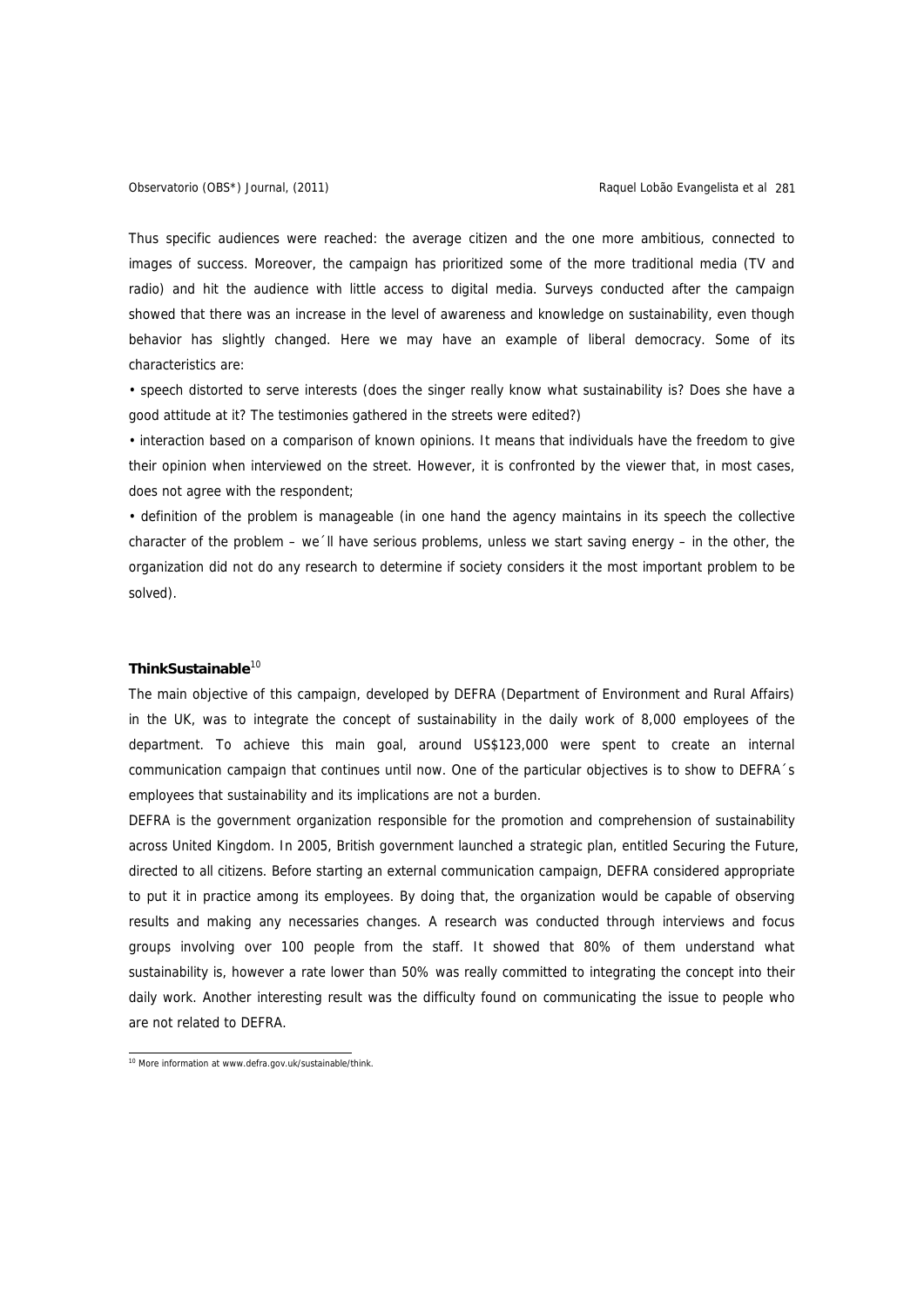DEFRA´s team responsible for the campaign´s design formed partnerships with privative companies in order to produce fun and interactive tools which would translate the principles of sustainability among internal public. The result was the creation of three tools: (1) a film that shows successful practices in the UK, (2) an online game that uses the fishing industry as an example, and (3) The Streching Web, an interactive tool that based on the management policies adopted, evaluates and shows the social, economical and environmental impact generated.



**Possible analysis** - We cannot deny that internal communication of organizations has as much importance as external, since employees, managers, shareholders, etc. can multiply values and organizational visions. Through interactive media, the campaign ought to bring the several consequences of a policy on sustainable management into the staff´s work. From observation of results obtained, DEFRA was able to change some aspects of the campaign before conducing it outside of the organization. We could consider this initiative as a case of strategic communication, because:

• the problem to be faced was defined before any kind of research with internal public;

• the presence of distorted communication and discursive closure, since there are relations of power and authority (the department directors imposes the use of new communication tools on employees), pressures of schedule and specific technologies of mediation;

• the ultimate responsibility for decision is individual, because it belongs only to DEFRA the duty of deciding the use of interactive media with external public;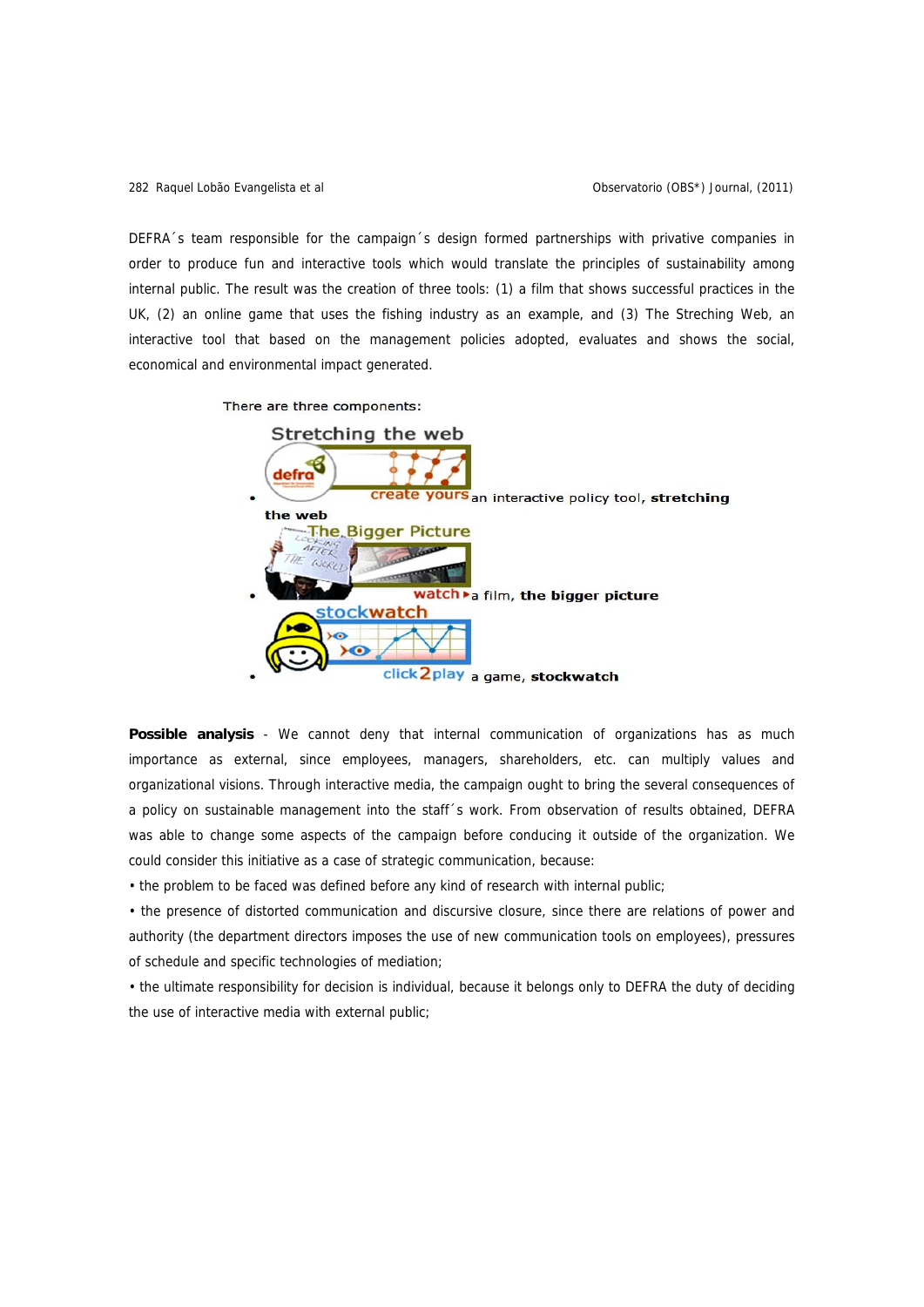• there is no interaction for the construction of a collective meaning. Instead of it, DEFRA standardized and distributed the meaning of sustainability to employees;

• the organization acquired information from its staff and used it to make a significant improvement in the campaign´s strategy; although there is no guarantee that its adequacy in a internal level will be repeated in a external one.

## Sustainable Development in Schools<sup>11</sup>

Education for Sustainability was the theme of this campaign, developed by COMHAR / ENFO in partnership with ECO-UNESCO. Its budget was US\$34,000. The objectives meant to identify the awareness level of sustainability among students and teachers and also the tools already used in this context. Besides that, the project intended to develop new ways to integrate the concept in the context of Irish formal education and to implement and evaluate workshops in schools across the country.



Four primary schools and four secondary schools in Dublin were chosen as a starting place for research in order to establish teacher´s needs. Then, it was discovered that materials to be produced for future use in classrooms should: (1) be easy to manipulate, (2) be identified and created from a real link between sustainability concept and its practice, (3) provide solutions to everyday problems like the reduction of water and energy consumption.

Two key features of the project were the priority to the establishment of current disciplinary boundaries and their possible links with sustainability and the fact that all the decisions made (the inclusion of the subject as a discipline in several educational levels, for example) were decentralized and based on the opinion of nearly 90% of teachers from all schools.

<sup>&</sup>lt;sup>11</sup> More information at www.ecounesco.ie/partners.aspx.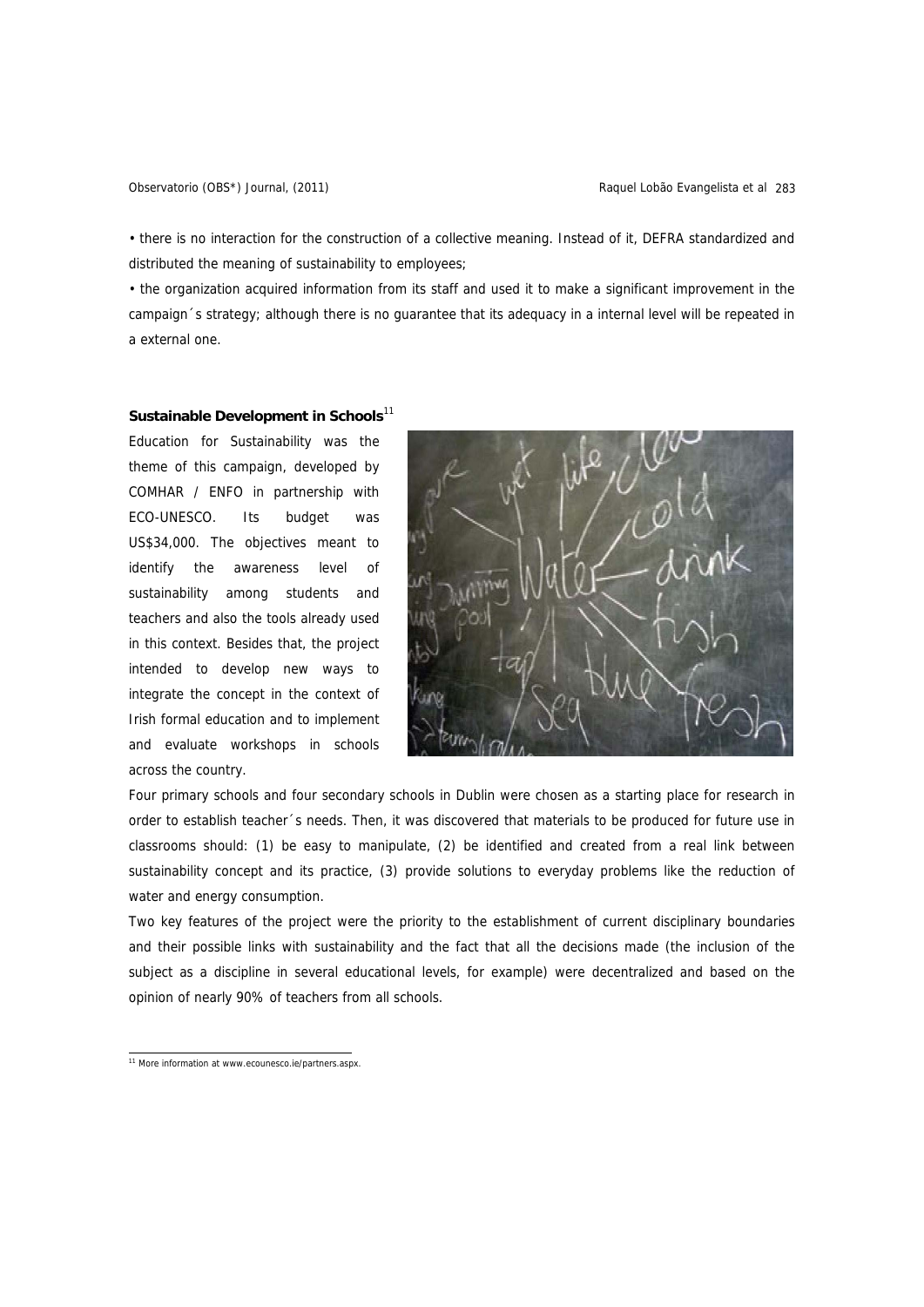In primary education, the workshops had as their main themes the health, social and personal rehabilitation. The activities were run by a facilitator who bears no relations to public schools, who used a large variety of methods of non-formal education. More than 70% of students were involved in it. In secondary schools, workshops were more related to science and geography. Techniques such as brainstorming and group discussion for the establishment of links between environmental, social and economic sustainability were adopted. All workshops results were systematically assessed through questionnaires and face to face interviews.

**Possible analysis** – Changes are neither easy nor quick. In particular, public schools are heavy and resistant organizations in changing process. However, aware that "the effects of technological interventions add to man's nature, the biosphere as a whole to the objects that we are responsible" (Almeida, 2006: 129), there seems no alternative but to carry the scientific issues and controversies that surround daily life into the classroom. Unless it is done, educators will keep teaching to students disinteresting topics that are unrelated to the real world – what would contribute to the "miseducation" that endangers the possibility of our survival or any kind of development in our society.

Specifically in this campaign, students enjoyed to be encouraged to think in a new perspective. Most part of them liked to answer the questions proposed because they did not require only one perfect answer. Students had freedom to express their opinions no matter how different they were. Another interesting point is that education for sustainability is an overarching topic and prepares future generations to deal with worse problems than those already faced. Therefore we believe this can be a case of participatory democracy, since the nature of collaboration is evident. We also would like to highlight:

• The definition of the problem was collective and decision-making was creative and reciprocal;

• Teachers, students, facilitators and government representatives try to solve the problems of sustainability education together;

• The interactions between teachers and students intended to identify mutual necessities and the best solutions to satisfy it;

• The absence of discursive closures;

• All relevant opinions were considered;

• The ultimate responsibility of decision (such as the inclusion of a new discipline in the system or the development of new teaching materials) was shared.

### **Conclusion**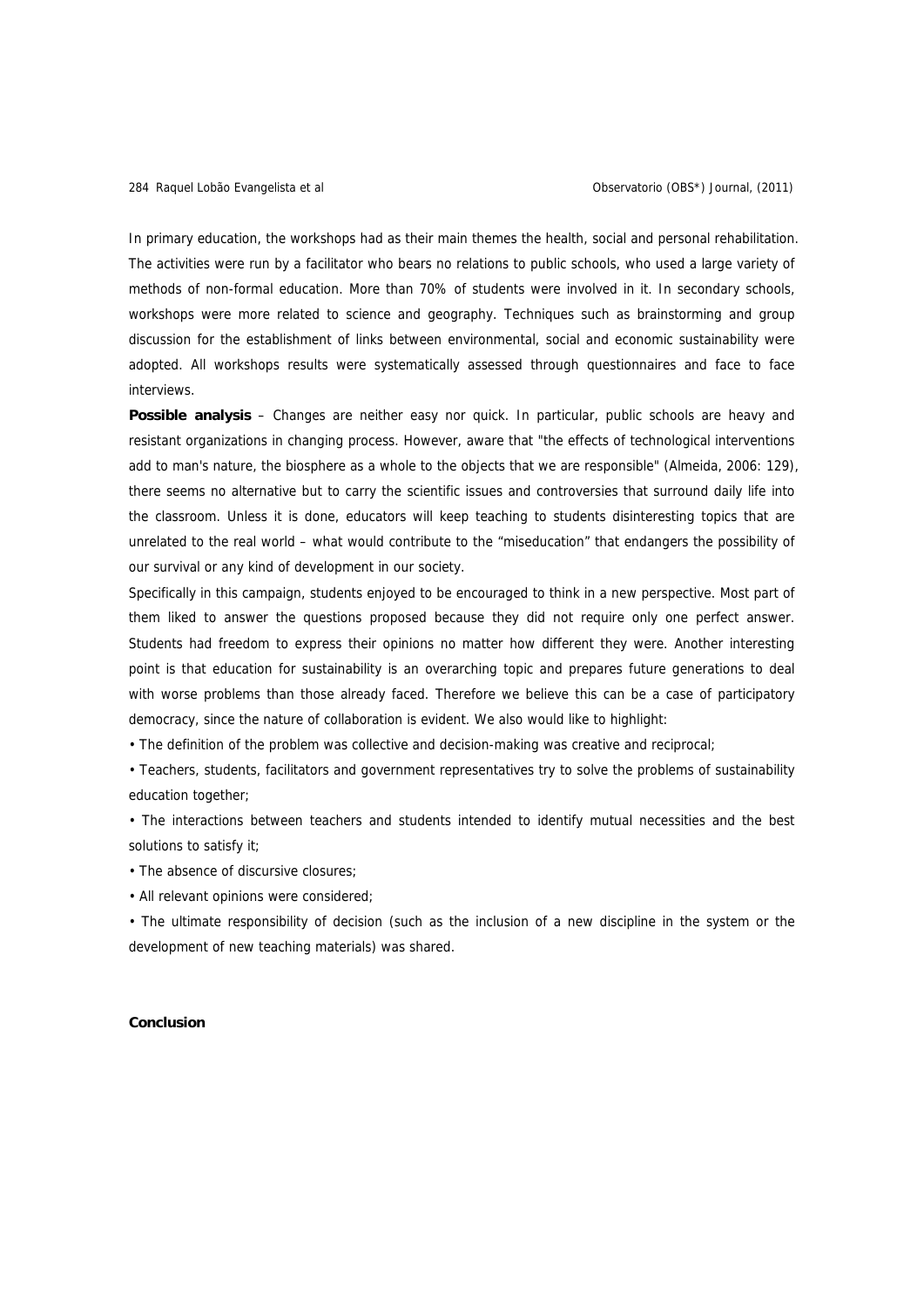The meaning production for the sustainability concept is a process strongly characterized by the strategic character which permeates the organizational culture of institutions presented in our case study. Although there are some initiatives guided by participatory democracy in terms of communication and by a higher level of stakeholders participation (Irish case), we can note that most part of organizations still follow the traditional standards for the use of organizational communication as a necessary tool to transform sustainability into a competitive advantage. The presence of discursive closures and distorted communication are indicators that the meaning production of sustainability is also marked by relations of power and authority as is seen in the case of DEFRA, in which there is pressure on the internal audience for its engagement in a process initially imposed by the organization.

We should observe that, in our study case, the stakeholders involved in the communication of sustainability are from diverse origins and have different levels of participation. In metaphorical terms we could say that local consumers, NGOs, entrepreneurs, journalists, teachers, students and public employees are actors of a movie whose script is pre-established. In search of a legitimate discourse on sustainability, organizations regulate the level of participation of these actors and, in certain contexts, also manipulate the production of meaning without any regard to the cultural and educational diversity of the public.

Nowadays there is a growing consensus of opinion that we are facing an unprecedented scenario, distinguished by a high degree of mobility and diversity. This situation requires a new way of thinking about Organizational Communication and how useful it can be to the spread of the concept of sustainability. One of the challenges is how to communicate sustainability through creative and innovative solutions, based on different stakeholder´s opinions. The incorporation of values and practices to a new form of management with those characteristics isn´t simple, because not all audiences have the same level of education and culture. Every process of change involves resistance, transformation and learning.

We believe there is a process of evolution regarding the communication of sustainability by organizations. In this process, the strategic character of communication policies can be minimized and a more participatory approach can be developed. Deetz is one of the researchers who has already identified this change and has proposed a less distorted communication in which the ultimate responsibility of decisions is collective. His proposal suggests a positive development of communication campaigns about sustainability without compromising the effectiveness of it.

From the case study presented, we conclude this new "model of classification" suggested by Deetz is valid and allows a deeper interpretation on the meaning production process and on the levels of stakeholders participation. A detailed reading of the communication processes described here allows us to identify whether the production of meaning is individual-centered or constructivist-relational, if stakeholders are handled or participate spontaneously in the process, if speeches are distorted or free acts and, especially, if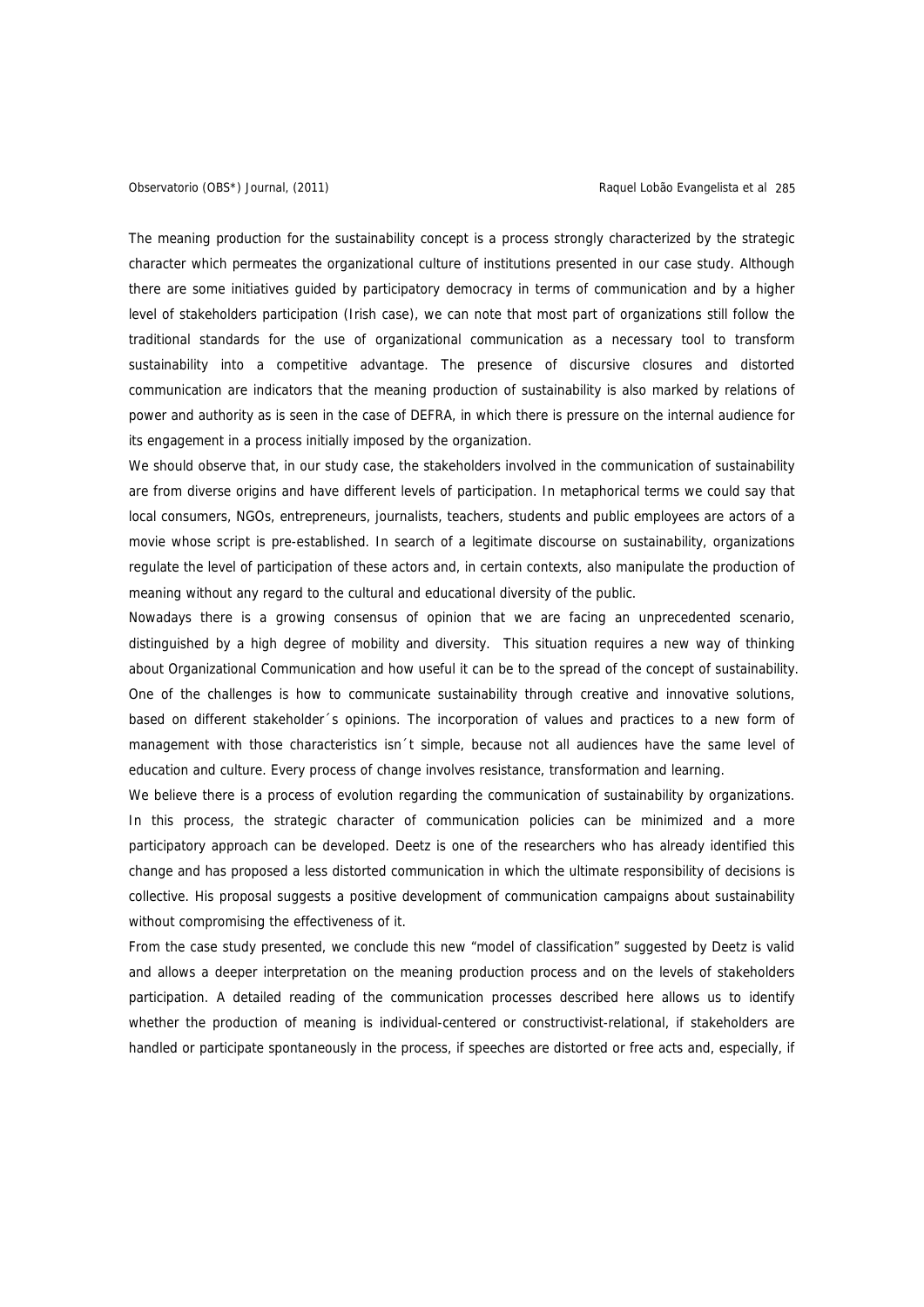interactions produce collective meanings or are polarized to prevent conflict. However, we also believe it is necessary to have a case study with a more representative quantity to check any failure PARC may have. There is no doubt that organizations have been forced to rethink their communication with different stakeholders. Understanding the characteristics of this new environment we live in is crucial. If the environment where people and organizations work today is fundamentally different, communicative responses to certain situations must also be updated. In the words of Deetz (2009), "routine theories based on common sense, developed in another era to meet different needs, are an obstacle to creative and sustainable decisions." We believe it is urgent to evolve into an Organizational Communication marked by participatory democracy and collective interactions, what will allow the correct comprehension of sustainability and its practice.

## **References**

BARBIERI, J. C. (2000). Desenvolvimento e meio ambiente: as estratégias de mudanças da Agenda 21. (3th ed). Rio de Janeiro: Editora Vozes.

BUARQUE, S. (1996), Desenvolvimento Sustentável: conceitos e desafios. In Bahia Análise de Dados, v.6, 5-15. Salvador: SEI.

BURTON, B. (2000). A beginner´s guide to greenwashing. Mining Monitor.

BRUNDTLAND, G. (1997), Our commom future: the world comission on Evironment and Development. Oxford: Oxford University Press.

CARDOSO, C. (2007). Comunicação para Inovação. *In Bahia Indústria*. Ano XVII, nº 187, Agosto 2007. Salvador: FIEB.

CLARO, D.; CLARO, D. P. AMANCIO, F. (2008), Entendendo o Conceito de Sustentabilidade nas Organizações. In Revista de Administração da USP. Retrieved from http://www.rausp.usp.br.

DEETZ, S. (2007). Corporate governance, corporate social responsibility, and communication. In S. May, G. Cheney, and J. Roper (eds), The debate over corporate social responsibility, (pp. 267-268). Oxford: Oxford University Press.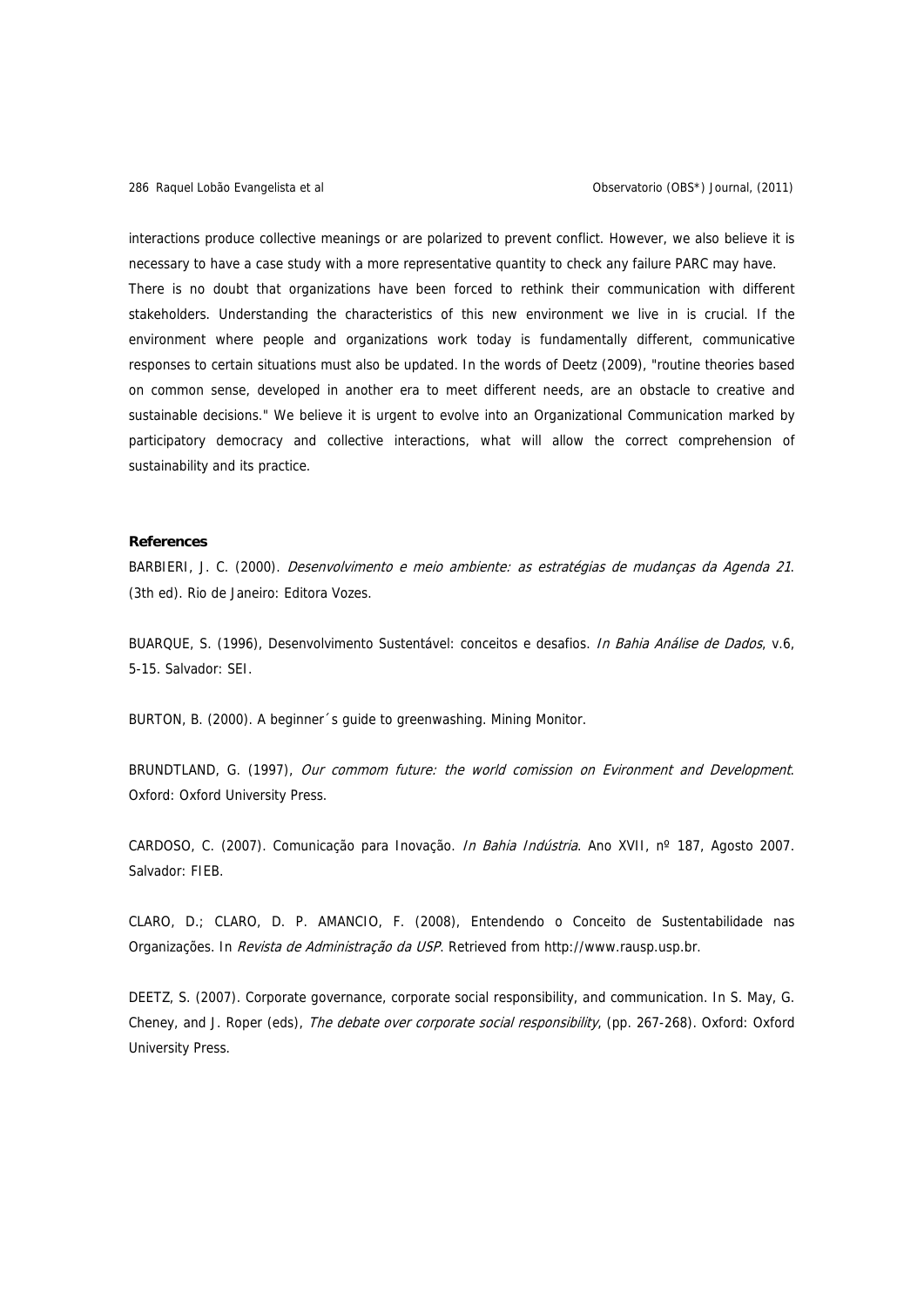DEETZ, S. (2009), Politically attentive relational constructionism (PARC) and making a difference in a pluralistic, interdependent world. In D. Carbaugh and P. Buzzanell (Eds), Reflections on the de distinctive qualities of communication research in the social sciences. Nova Iorque: Taylor Francis.

DEETZ, S. (2008), Governance, stakeholder involvement and new communication models. In S. Odugbemi & T. Jacobson (Eds), Governance reform under real world conditions: communication challenges, (pp. 163- 180). Washington DC: The World Bank.

DEETZ, S. RADFORD, G. (2007). Communication theory at the crossroads: theorizing for globalization, pluralism and collaborative needs. Oxford: Wiley-Blackwell Publications.

ELKINGTON, J. (1997). Cannibals with Forks: the Triple Bottom Line of 21st Century Business. Oxford: Capstone Publishing.

FORESTER, J. (1999). The deliberative practitioner: encouraging participatory planning proccesses. Cambridge, MA: MIT Press.

COMISSÃO das Comunidades Européias, (2001). Livro Verde - Promover um quadro europeu para a responsabilidade social das empresas. Retrieved from www.europart.eu.int.

LEWIS, L. (2007), Collaborative Interaction: review of communication scholarship and research agenda. In Communication Yearbook, 30, 197-247, Thousand Oaks, CA: Sage Publications.

MC CLELLAN, J.; DEETZ, S., (2009), Communication and critical management studies. In WILLMOTT, H.; ALVESSON, M.; BRIDGMAN, T. (Eds), Handbook of critical management studies, (pp. 433-453). Oxford: Oxford University Press.

MELO NETO, F. ; FROES, C. (2004). Gestão da Responsabilidade Social Corporativa: o caso brasileiro. Rio de Janeiro: Qualitymark.

NAÇÕES UNIDAS, (2000), Pacto Global. Retrieved from http://www.unglobalcompact.org.